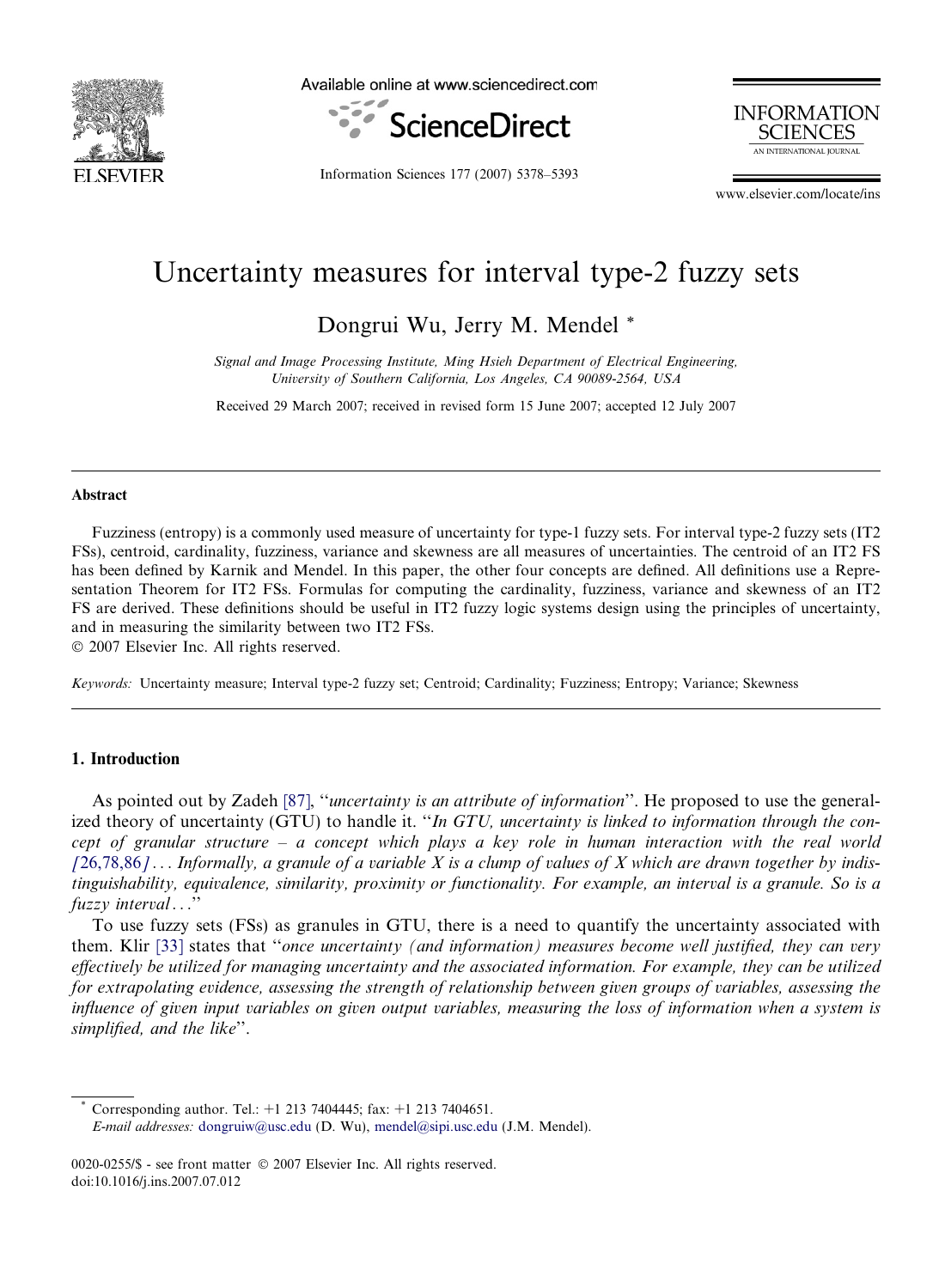Three basic principles of uncertainty have been developed to guide the use of uncertainty measures in different situations [\[33,25\]:](#page-14-0)

- (1) The principle of minimum uncertainty, which states that solutions with the least loss of information should be selected, can be used in simplification and conflict resolution problems.
- (2) The principle of maximum uncertainty, which states that a conclusion should maximize the relevant uncertainty within constraints given by the verified premises, is widely used within classical probability framework [\[14,15,56\].](#page-13-0)
- (3) The principle of uncertainty invariance, which states that the amount of uncertainty should be preserved in each transformation of uncertainty from one mathematical framework to another, is widely studied in the context of probability–possibility transformations [\[21,32,35,65\]](#page-14-0).

However, as pointed out by Cross and Sudkamp [\[17\],](#page-14-0) "the quantification of the degree of uncertainty in a FS depends upon the type of uncertainty one is trying to measure and on the particular measure selected for that type of uncertainty''. Many uncertainty measures of type-1  $(T1)$  FSs have been proposed. Among them, fuzziness (entropy) [\[17,34\]](#page-14-0) is frequently used, and it will be studied in this paper.

In addition to fuzziness, *centroid, cardinality, variance* and *skewness* are also important characteristics of T1 FSs. For example, Dubois and Prade [\[19\]](#page-14-0) point out that ''cardinality is a natural tool for capturing the meaning of linguistic quantifiers [\[80–85,77\]](#page-15-0) and to provide satisfactory answers to queries pertaining to quantification, of the form 'How many X's are A', 'Are there more X's which are A than X's which are B,' etc''. These queries [\[74\]](#page-15-0) ''occur in computing with words, communication with data bases and information/intelligent systems, modeling the meaning of imprecise quantifiers in natural language statements, decision-making in a fuzzy environment, analysis of grey-tone images, clustering, etc". These four characteristics can also be used to measure the distance or similarity between two T1 FSs. For example, Wenstøp [\[64\]](#page-15-0) uses the centroid and the cardinality of T1 FSs to measure their distance. This enables one FS to be found from a group of T1 FSs  $B_i$  $(i = 1, \ldots, N)$  that most resembles a target T1 FS A. Bonissone [\[6,7\]](#page-13-0) uses a two-step approach to solve the same problem. In his first step, four measures – centroid, cardinality, fuzziness and skewness – are used to identify several FSs from the  $N B_i$  which are close to  $A$ .

Recently, there has been a growing interest in type-2 (T2) fuzzy set and system theory [\[79,46,47\].](#page-15-0) The membership grades of a T2 FS are T1 FSs in  $[0,1]$  instead of crisp numbers. Since the boundaries of T2 FSs are blurred, they are especially useful in circumstances where it is difficult to determine an exact membership grade [\[46\]](#page-14-0). To date, interval T2 (IT2) FSs are the most widely used T2 FSs, and have been used successfully for decision making [\[76,55,59,66\]](#page-15-0), time-series forecasting [\[46,4\]](#page-14-0), survey processing [\[46,3,42\]](#page-14-0), document retrieval [\[8\]](#page-13-0), speech recognition [\[88,45\]](#page-15-0), noise cancellation [\[12,54\]](#page-13-0), word modeling [\[50,72,42\],](#page-14-0) clustering [\[57\]](#page-15-0), control [\[71,70,38,24,13,43,20,41,58,11,44,1\],](#page-15-0) wireless communication [\[40,60\],](#page-14-0) webshopping [\[23\]](#page-14-0), linguistic summarization of database [\[53,52\]](#page-14-0), etc.

Though the above applications have demonstrated that IT2 FSs are better at modeling uncertainties than T1 FSs, uncertainty measures for IT2 FSs have not been extensively studied. Centroid, cardinality, fuzziness, variance and skewness are all uncertainty measures for IT2 FSs because each of them is an interval (see Section [3](#page-3-0)), and the length of the interval is an indicator of uncertainty, i.e. the larger (smaller) the interval, the more (less) the uncertainty. Once these uncertainty measures are defined for IT2 FSs, their applications in T1 FSs can be extended to IT2 FSs, e.g. the centroid and cardinality of IT2 FSs have been used in [\[69\]](#page-15-0) to define a vector similarity measure for IT2 FSs.

The centroid of an IT2 FS has been well-defined and studied by Karnik and Mendel [\[28\].](#page-14-0) Because the centroid of an IT2 FS has no closed-form solution, they developed iterative algorithms, now called Karnik–Mendel (KM) Algorithms, to compute it. The cardinality of an IT2 FS was introduced in [\[69\]](#page-15-0). For completeness, the centroid and cardinality are again introduced in this paper. Additionally, the other three uncertainty measures of IT2 FSs – fuzziness, variance and skewness – are defined and shown how to be computed.

The rest of this paper is organized as follows: Section [2](#page-2-0) provides background material. Section [3](#page-3-0) gives definitions of centroid, cardinality, fuzziness, variance and skewness for IT2 FSs, and explains how to compute them. Section [4](#page-12-0) draws conclusions. The KM Algorithms are given in the Appendix.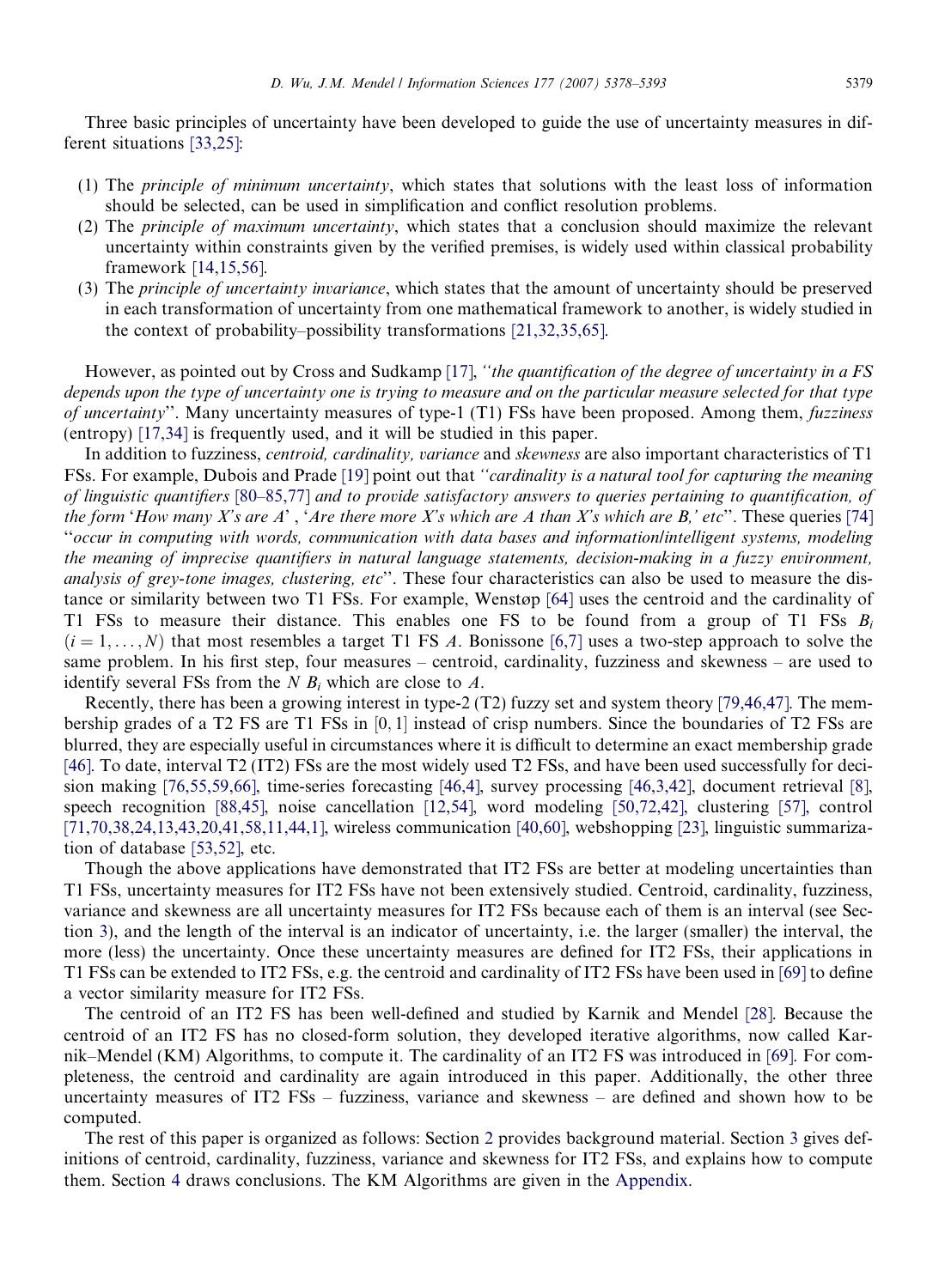<span id="page-2-0"></span>

Fig. 1. An IT2 FS.  $A_e$  is an embedded T1 FS.

#### 2. Background

#### 2.1. Interval type-2 fuzzy sets (IT2 FSs)

An IT2 FS,  $\widetilde{A}$ , is to-date the most widely used kind of T2 FS, and is the only kind of T2 FS that is considered in this paper. It is described  $as<sup>1</sup>$ 

$$
\widetilde{A} = \int_{x \in X} \int_{u \in J_x} 1/(x, u) = \int_{x \in X} \left[ \int_{u \in J_x} 1/u \right] / x,
$$
\n(1)

where x is the *primary variable*,  $J_x$ , an interval in [0, 1], is the *primary membership* of x, u is the secondary variable, and  $\int_{u \in J_x} 1/u$  is the secondary membership function (MF) at x. Note that (1) means:  $\tilde{A}: X \to$  $\{[a,b]: 0 \le a \le b \le 1\}$ . Uncertainty about  $\widetilde{A}$  is conveyed by the union of all of the primary memberships, called the *footprint of uncertainty* of  $\widetilde{A}$  [FOU( $\widetilde{A}$ )], i.e.

$$
FOU(\widetilde{A}) = \bigcup_{x \in X} J_x.
$$
 (2)

An IT2 FS is shown in Fig. 1. The FOU is shown as the shaded region. It is bounded by an *upper MF* (UMF)  $\overline{\mu}_{\lambda}(x)$  and a lower MF (LMF)  $\mu_{\lambda}(x)$ , both of which are T1 FSs; consequently, the membership grade of each element of an IT2 FS is an interval  $[\mu_{\tilde{A}}(x), \overline{\mu}_{\tilde{A}}(x)].$ 

Note that an IT2 FS can also be represented as

$$
A = 1/\text{FOU}(A) \tag{3}
$$

with the understanding that this means putting a secondary grade of 1 at all points of  $FOU(\widetilde{A})$ .

For discrete universes of discourse  $X = \{x_1, x_2, \dots, x_N\}$  and discrete  $J_x$ , an embedded T1 FS  $A_e$  has N elements, one each from  $J_{x_1}, J_{x_2}, \ldots, J_{x_N}$ , namely  $u_1, u_2, \ldots, u_N$ , i.e.

$$
A_e = \sum_{i=1}^{N} u_i / x_i \quad u_i \in J_{x_i} \subseteq [0,1].
$$
 (4)

Examples of  $A_e$  are  $\overline{\mu}_{\lambda}(x)$  and  $\mu_{\lambda}(x)$ ; see, also Fig. 1. Note that if each  $J_{x_i}$  is discretized into  $M_i$  levels, there will be a total of  $n_A A_e$ , where

$$
n_A = \prod_{i=1}^N M_i. \tag{5}
$$

#### 2.2. Representation theorem

Mendel and John [\[49\]](#page-14-0) have presented a Representation Theorem for a general T2 FS, which when specialized to an IT2 FS can be expressed as:

 $1$  This background material is taken from [\[48\].](#page-14-0) See also [\[46\]](#page-14-0).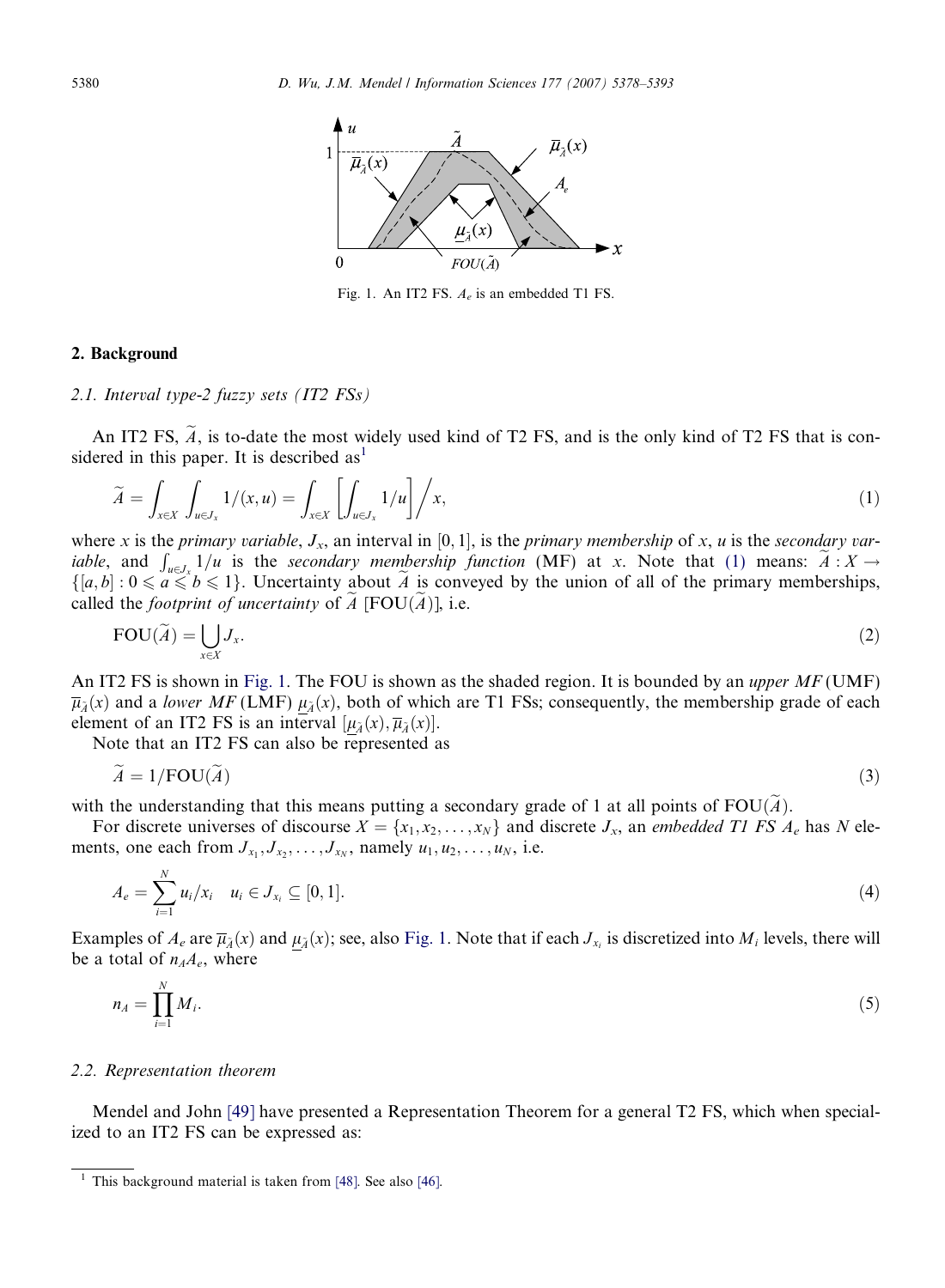<span id="page-3-0"></span>**Representation Theorem for an IT2 FS:** Assume that primary variable x of an IT2 FS  $\widetilde{A}$  is sampled at N values,  $x_1, x_2, \ldots, x_N$ , and at each of these values its primary memberships  $u_i$  are sampled at  $M_i$  values,  $u_{i1}, u_{i2}, \ldots, u_{iM_i}$ . Let  $A_e^j$  denote the *j*th embedded T1 FS for  $\widetilde{A}$ . Then  $\widetilde{A}$  is represented by [\(3\),](#page-2-0) in which<sup>2</sup>

$$
\text{FOU}(\widetilde{A}) = \bigcup_{j=1}^{n_A} A_e^j = \bigcup_{x \in X} \{ \underline{\mu}_{\widetilde{A}}(x), \dots, \overline{\mu}_{\widetilde{A}}(x) \} \equiv \bigcup_{x \in X} [\underline{\mu}_{\widetilde{A}}(x), \overline{\mu}_{\widetilde{A}}(x)].
$$
\n(6)

This representation of an IT2 FS, in terms of simple T1 FSs, the embedded T1 FSs, is very useful for deriving theoretical results; however, it is not recommended for computational purposes, because it would require the enumeration of the  $n_A$  embedded T1 FSs and  $n_A$  (given in [\(5\)\)](#page-2-0) can be astronomical. The Representation Theorem will be used heavily in defining the centroid, cardinality, fuzziness, variance and skewness of IT2 FSs.

#### 3. Uncertainty measures for IT2 FSs

In this section T1 FS definitions of cardinality, fuzziness, variance and skewness are extended to IT2 FSs.<sup>3</sup> Because defining the variance and skewness of an IT2 FS uses its centroid, the definition of the centroid of an IT2 FS is reviewed first. Additionally, because discrete versions of these definitions are more frequently used in practice, and one can easily deduce the corresponding continuous versions of these definitions from the discrete versions, only discrete cases are considered in this paper.

As stated in Section [1,](#page-0-0) centroid, cardinality, fuzziness, variance and skewness are uncertainty measures for IT2 FSs because each of them is an interval, and the length of the interval is an indicator of uncertainty.

#### 3.1. Centroid of an IT2 FS

The centroid  $c(A)$  of the T1 FS A is defined as

$$
c(A) = \frac{\sum_{i=1}^{N} x_i \mu_A(x_i)}{\sum_{i=1}^{N} \mu_A(x_i)}.
$$
\n(7)

**Definition 1.** The centroid  $C_{\tilde{A}}$  of an IT2 FS  $\tilde{A}$  is the union of the centroids of all its embedded T1 FSs  $A_e$ , i.e.,

$$
C_{\tilde{A}} \equiv \bigcup_{\forall A_e} c(A_e) = [c_1(\tilde{A}), c_r(\tilde{A})], \tag{8}
$$

where  $\vert \ \vert$  is the union operation, and

$$
c_1(\tilde{A}) = \min_{\forall A_e} c(A_e), \tag{9}
$$

$$
c_{\mathbf{r}}(\tilde{A}) = \max_{\forall A_c} c(A_e). \tag{10}
$$

It has been shown [\[28,46,51\]](#page-14-0) that  $c_1(\tilde{A})$  and  $c_r(\tilde{A})$  can be expressed as

$$
c_1(\tilde{A}) = \frac{\sum_{i=1}^{L} x_i \overline{\mu}_{\tilde{A}}(x_i) + \sum_{i=L+1}^{N} x_i \underline{\mu}_{\tilde{A}}(x_i)}{\sum_{i=1}^{L} \overline{\mu}_{\tilde{A}}(x_i) + \sum_{i=L+1}^{N} \underline{\mu}_{\tilde{A}}(x_i)},
$$
\n(11)

$$
c_{\rm r}(\tilde{A}) = \frac{\sum_{i=1}^{R} x_{i} \mu_{\tilde{A}}(x_{i}) + \sum_{i=R+1}^{N} x_{i} \overline{\mu}_{\tilde{A}}(x_{i})}{\sum_{i=1}^{R} \mu_{\tilde{A}}(x_{i}) + \sum_{i=R+1}^{N} \overline{\mu}_{\tilde{A}}(x_{i})}.
$$
(12)

Switch points  $x_L$  and  $x_R$ , as well as  $c_1(\tilde{A})$  and  $c_r(\tilde{A})$ , are computed by using the iterative KM Algorithms [\[46,28\]](#page-14-0) given in the Appendix.

<sup>&</sup>lt;sup>2</sup> Although there are a finite number of embedded T1 FSs, it is customary to represent FOU( $\widetilde{A}$ ) as an interval set  $[\underline{\mu}_{\widetilde{A}}(x), \overline{\mu}_{\widetilde{A}}(x)]$  at each x. Doing this is equivalent to discretizing with infinitesimally many small values and letting the discretizations approach zero.

<sup>&</sup>lt;sup>3</sup> The centroid of an IT2 FS has been well-defined by Karnik and Mendel [\[28\]](#page-14-0) and Mendel [\[46\]](#page-14-0). A continuous version definition of the cardinality of an IT2 FS was introduced in [\[69\]](#page-15-0). In this paper a discrete version definition of the cardinality is introduced.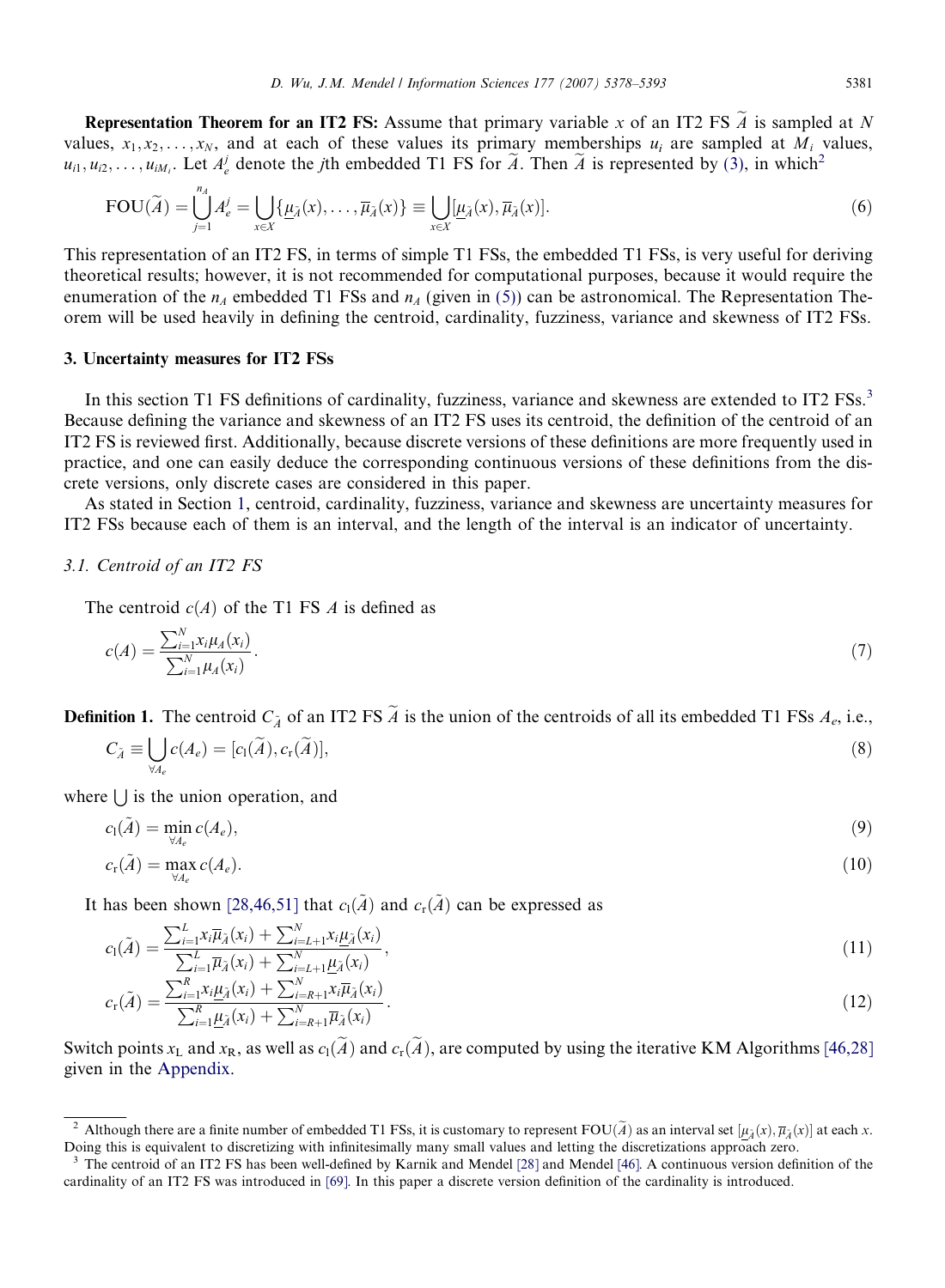<span id="page-4-0"></span>

Fig. 2. The embedded T1 FSs determining (a) centroid, (b) cardinality, (c) fuzziness (entropy), (d) variance, and (e) skewness of an IT2 FS  $\tilde{A}$ . In each figure, the dashed curve determines the left bound of the corresponding uncertainty measure, and the solid curve determines the right bound.

**Example 1.** <sup>4</sup>Consider the FOU shown in Fig. 2a. The domain of x,  $[0, 7]$ , was discretized into 8 equallyspaced points in the computation, i.e.  $N = 8$ . Note that  $N = 8$  is only for illustrative purpose; in practice N is usually chosen to be much larger so that the results are more accurate. In this example,  $C_{\tilde{A}} = [2.70, 3.92]$ . Observe from Fig. 2a that

(1) The embedded T1 FS determining  $c_1(\tilde{A})$  switches from the UMF of  $\tilde{A}$  to the LMF as x increases, whereas the embedded T1 FS determining  $c_r(\tilde{A})$  switches from the LMF to the UMF as x increases.

- (2) The embedded T1 FS determining  $c_1(\tilde{A})$  switches from the UMF to the LMF at  $x_L = 3$ , whereas  $c_1(\tilde{A}) = 2.70$ . Similarly,  $x_R = 4$  whereas  $c_r(\tilde{A}) = 3.92$ .  $c_1(\tilde{A}) \neq x_L$  and  $c_r(\tilde{A}) \neq x_R$  because discretization is used. For the continuous case, we always have  $c_1(\overline{A}) = x_L$  and  $c_r(A) = x_R$  [\[51\]](#page-14-0).
- (3) Generally the two embedded T1 FSs determining  $c_1(\overline{A})$  and  $c_r(\overline{A})$  are not convex.

#### 3.2. Cardinality of an IT2 FS

Definitions of the cardinality of T1 FSs have been proposed by several authors, e.g. [\[18,30,22,82,5,31,73\],](#page-14-0) etc. Basically there are two kinds of proposals [\[19,74\]](#page-14-0): (1) those which assume that the cardinality of a T1 FS

Simple examples are used in this paper so that the embedded T1 FSs associated with the bounds of each uncertainty measure can be shown clearly.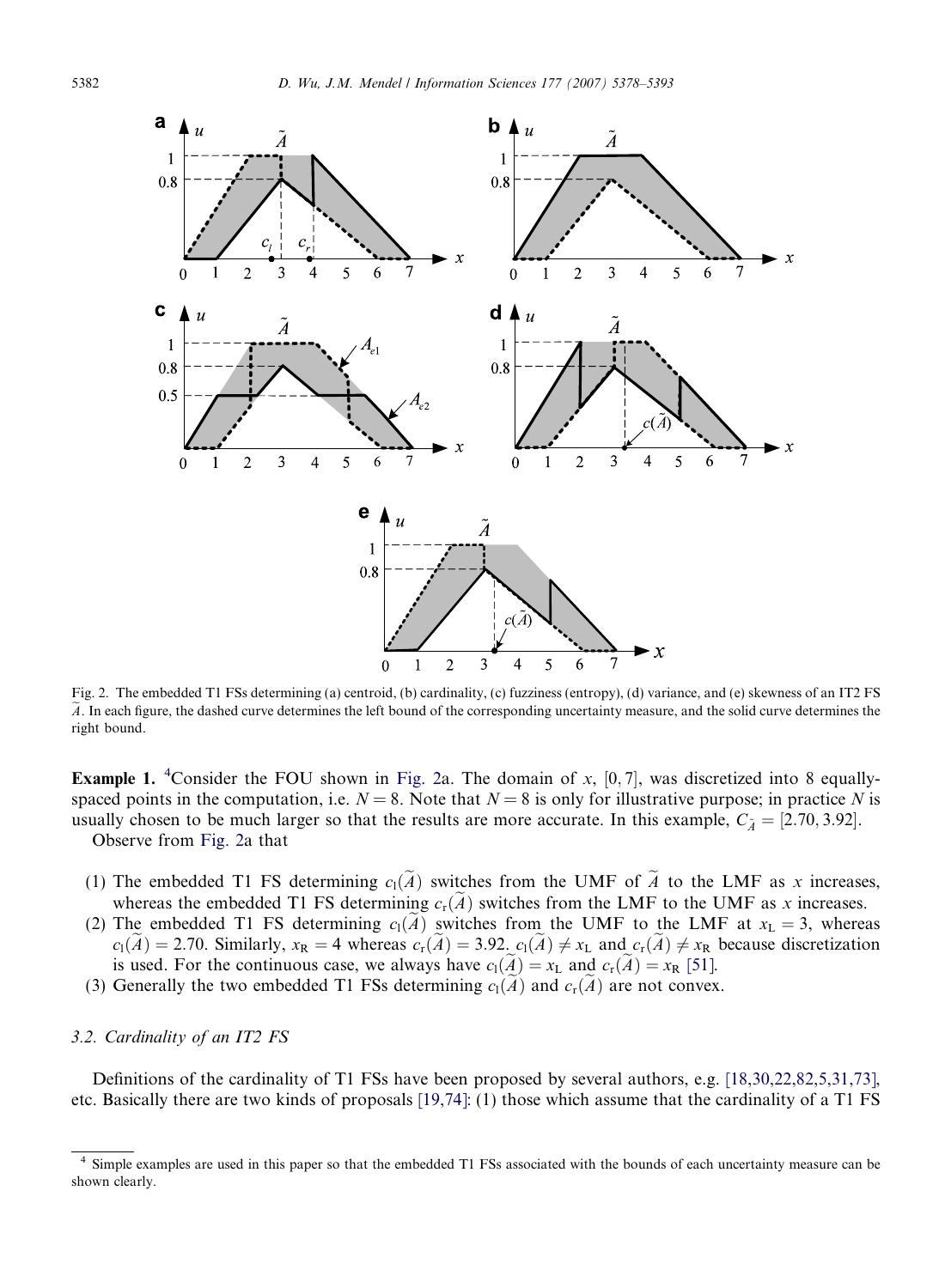could be a precise number; and, (2) those which claim that it should be a fuzzy integer. De Luca and Termini's [\[18\]](#page-14-0) definition of cardinality, also called the *power* of a T1 FS, is the sum of all membership grades, i.e.

$$
p_{\text{DT}}(A) = \sum_{i=1}^{N} \mu_A(x_i). \tag{13}
$$

(13) is the most frequently used definition of cardinality; however,  $p_{DT}(A)$  increases as N increases, and  $\lim_{N\to\infty}p_{DT}(A)$  does not exist. In this paper we define a *normalized cardinality* for a T1 FS by discretizing De Luca and Termini's cardinality definition in the continuous domain,  $\int_X \mu_A(x) dx$ , i.e.

$$
p(A) = \frac{|X|}{N} \sum_{i=1}^{N} \mu_A(x_i),
$$
\n(14)

where  $|X| = x_N - x_1$  is the length of the universe of discourse used in the computation. X can be part of the complete universe of discourse because for some MFs (e.g., Gaussian, Bell) the complete universes of discourse are infinite. Usually  $x_i$   $(i = 1, 2, ..., N)$  are chosen equally-spaced in the domain of x; in this case,  $p(A)$  converges to its continuous version,  $\int_X \mu_A(x) dx$ , as N increases.

The cardinality of T2 FSs has not been studied by many researchers. Jang and Ralescu [\[27\]](#page-14-0) defined a fuzzyvalued cardinality of a FS-valued function, which can be viewed as a general T2 FS. Szmidt and Kacprzyk [\[62\]](#page-15-0) derived an interval cardinality for intuitionistic fuzzy sets (IFS). Though IFSs are different from IT2 FSs, Atanassov and Gargov [\[2\]](#page-13-0) showed that every IFS can be mapped to an interval valued FS, which is an IT2 FS under a different name. Using Atanassov and Gargov's mapping, Szmidt and Kacprzyk's interval cardinality for an IT2 FS  $\boldsymbol{A}$  is

$$
P_{\rm SK}(\widetilde{A}) = \left[ \min_{\forall A_e} p_{\rm DT}(A_e), \max_{\forall A_e} p_{\rm DT}(A_e) \right] \equiv [p_{\rm DT}(\underline{\mu}_{\widetilde{A}}), p_{\rm DT}(\overline{\mu}_{\widetilde{A}})]. \tag{15}
$$

Note that (15) is defined based on (13). In the following an interval cardinality for an IT2 FS is defined based on (14).

**Definition 2.** The cardinality of an IT2 FS  $\tilde{A}$  is the union of all cardinalities of its embedded T1 FSs  $A_e$ , i.e.,

$$
P_{\tilde{A}} \equiv \bigcup_{\forall A_e} p(A_e) = [p_1(\tilde{A}), p_r(\tilde{A})],\tag{16}
$$

where

$$
p_1(\widetilde{A}) = \min_{\forall A_e} p(A_e),\tag{17}
$$

$$
p_{\mathbf{r}}(\widetilde{A}) = \max_{\forall A_e} p(A_e). \tag{18}
$$

Note that this definition is quite similar to Szmidt and Kacprzyk's (see (15)). The only difference is that a different T1 cardinality measure is used in (16).

**Theorem 1.**  $p_1(A)$  and  $p_r(A)$  in (17) and (18) can be computed as

$$
p_1(\widetilde{A}) = p(\underline{\mu}_{\widetilde{A}}(x)),
$$
  
\n
$$
p_r(\widetilde{A}) = p(\overline{\mu}_{\widetilde{A}}(x)).
$$
\n(19)

Proof. The proof is quite simple, and is

$$
p_1(\widetilde{A}) = \min_{\forall A_e} p(A_e) = \min_{\forall A_e} \left[ \frac{|X|}{N} \sum_{i=1}^N \mu_{A_e}(x_i) \right] = \frac{|X|}{N} \sum_{i=1}^N \left[ \min_{\forall A_e} \mu_{A_e}(x_i) \right]
$$

$$
= \frac{|X|}{N} \sum_{i=1}^N \underline{\mu}_{\widetilde{A}}(x_i) = p(\underline{\mu}_{\widetilde{A}}(x))
$$
(21)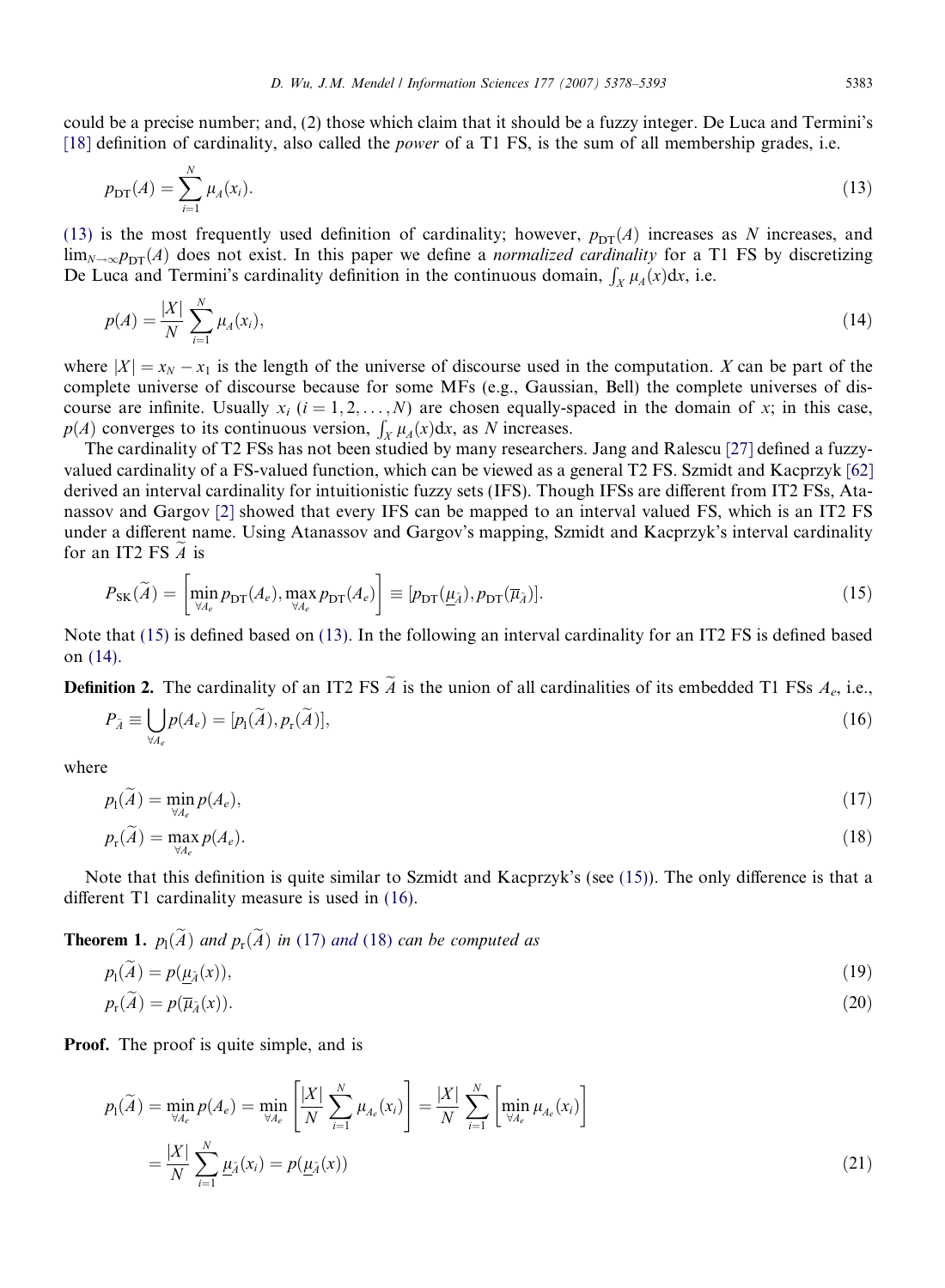<span id="page-6-0"></span>
$$
p_{\mathrm{r}}(\widetilde{A}) = \max_{\forall A_e} p(A_e) = \max_{\forall A_e} \left[ \frac{|X|}{N} \sum_{i=1}^N \mu_{A_e}(x_i) \right] = \frac{|X|}{N} \sum_{i=1}^N \left[ \max_{\forall A_e} \mu_{A_e}(x_i) \right]
$$

$$
= \frac{|X|}{N} \sum_{i=1}^N \overline{\mu}_{\widetilde{A}}(x_i) = p(\overline{\mu}_{\widetilde{A}}(x)). \qquad \Box
$$
(22)

Another useful concept is the *average cardinality* of  $\tilde{A}$ , which is defined as the average of its minimum and maximum cardinalities, i.e.,

$$
AC(\widetilde{A}) = \frac{p(\underline{\mu}_{\widetilde{A}}(x)) + p(\overline{\mu}_{\widetilde{A}}(x))}{2}.
$$
\n(23)

 $AC(\tilde{A})$  has been used in [\[69\]](#page-15-0) to define a vector similarity measure for IT2 FSs. Note that Vlachos and Sergiadis [\[63\]](#page-15-0) have defined an *average possible cardinality* in the similar manner, except that  $p_{\text{DT}}(\mu_{\tilde{A}}(x))$  and  $p_{\text{DT}}(\overline{\mu}_{\tilde{A}}(x))$ were used in the numerator of (23).

**Example 2.** For the IT2 FS  $\tilde{A}$  shown in [Fig. 2](#page-4-0)b, which is the same as the one shown in [Fig. 2a](#page-4-0),  $P_{\tilde{A}} = [1.75, 3.92]$  and AC(*A*) = 2.84. Observe from [Fig. 2b](#page-4-0) that  $P_{\tilde{A}}$  is completely determined by the LMF and UMF of  $A$ .

#### 3.3. Fuzziness (entropy) of an IT2 FS

The fuzziness (entropy) of a T1 FS is used to quantify the amount of vagueness in it. A T1 FS C is most fuzzy when all its memberships equal 0.5. A T1 FS  $\vec{A}$  is more fuzzy than a T1 FS  $\vec{B}$  if  $\vec{A}$  is nearer to such a  $\vec{C}$ than  $B$  is.

**Example 3.** In Fig. 3, A is more fuzzy than B because the memberships of A are closer to  $\mu = 0.5$ .

Many different fuzziness measures have been proposed [\[34\]](#page-14-0) for T1 FSs. Three of them are summarized in [Table 1.](#page-7-0) It is straightforward to show that all of them are special cases of a general fuzziness measure [\[37\].](#page-14-0)

**Definition 3.** A general fuzziness measure of a T1 FS  $A$ ,  $f(A)$ , is defined as

$$
f(A) = h\left(\sum_{i=1}^{N} g(\mu_A(x_i))\right),\tag{24}
$$

where h is a monotonically increasing function from  $R^+$  to  $R^+$ , and,  $g:[0,1] \to R^+$  is a function associated with each  $x_i$ . Additionally, (1)  $g(0) = g(1) = 0$ ; (2)  $g(0.5)$  is a unique maximum of g; and, (3) g must be monotonically increasing on  $[0, 0.5]$  and monotonically decreasing on  $[0.5, 1]$ .

Theoretically,  $f(A)$  may be any T1 fuzziness definition satisfying the requirements in Definition 3; however, a normalized version such as Yager's definition is preferred by us because it converges as N increases.

Several researchers have proposed definitions of the fuzziness for IT2 FSs, as summarized in [Table 2.](#page-7-0) Note that Szmidt and Kacprzyk's [\[62\]](#page-15-0) definition and Cornelis and Kerre's [\[16\]](#page-13-0) definition are proposed for IFSs.



Fig. 3.  $\Lambda$  (solid lines) is more fuzzy than  $B$  (dashed lines).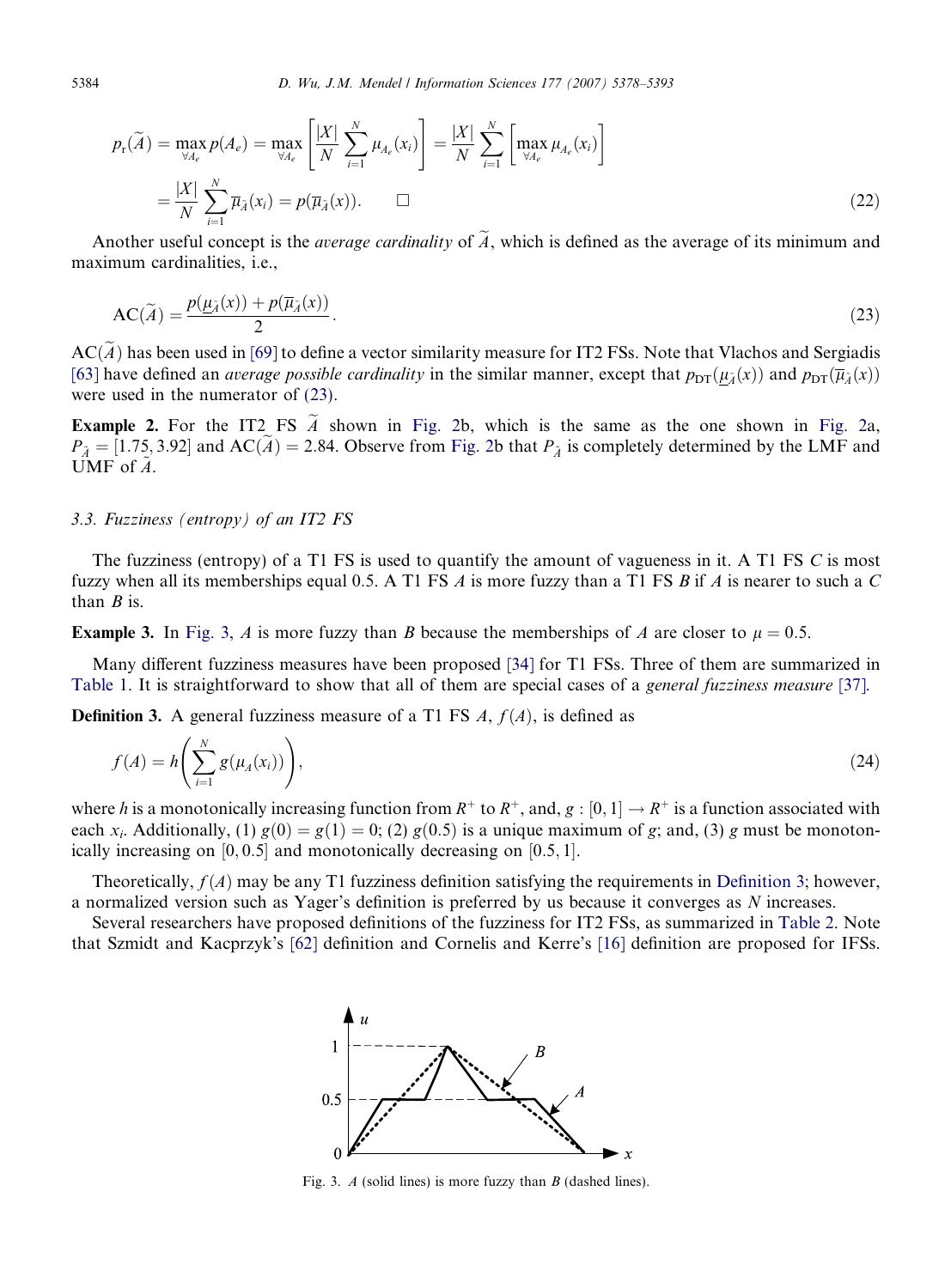<span id="page-7-0"></span>Table 1 Three fuzziness (entropy) measures for T1 FSs

| Authors                  | Formulas                                                                                                                               |
|--------------------------|----------------------------------------------------------------------------------------------------------------------------------------|
| De Luca and Termini [18] | $f_{\text{DT}}(A) = -\sum_{i=1}^{N} [\mu_A(x_i) \log_2(\mu_A(x_i))_1 + (1 - \mu_A(x_i)) \log_2(1 - \mu_A(x_i))]$                       |
| Kaufmann [29]            | $f_K(A) = \left[ \sum_{i=1}^N  \mu_A(x_i) - \mu_{A_{\text{near}}}(x_i) ^r \right]^{\frac{1}{r}},$                                      |
|                          | where $\mu_{A_{\text{near}}}(x) = \begin{cases} 0, & \text{if } \mu_A \leq 0.5, \\ 1, & \text{otherwise.} \end{cases}$                 |
| Yager $[75]$             | $f_Y(A) = 1 - \frac{\left[\sum_{i=1}^{N}  2\mu_A(x_i)-1 ^r\right]^{\frac{1}{r}}}{\mu^{\frac{1}{r}}}$ , where r is a positive constant. |

Table 2

Five existing fuzziness (entropy) measures for IT2 FSs

| Authors                    | Formulas                                                                                                                                                                                                                            |
|----------------------------|-------------------------------------------------------------------------------------------------------------------------------------------------------------------------------------------------------------------------------------|
| Burillo and Bustince [9]   | $F_{BB}(\tilde{A}) = \sum_{i=1}^{N} [\overline{\mu}_{\tilde{A}}(x_i) - \mu_{\tilde{A}}(x_i)]$                                                                                                                                       |
| Szmidt and Kacprzyk [62]   | $F_{\rm SK}(\tilde{A}) = \frac{1}{N} \sum_{i=1}^{N} \frac{1 - \max[1 - \overline{\mu}_{\tilde{A}}(x_i), \underline{\mu}_{\tilde{A}}(x_i)]}{1 - \min[1 - \overline{\mu}_{\tilde{A}}(x_i), \overline{\mu}_{\tilde{A}}(x_i)]}$         |
| Zeng and Li [89]           | $F_{ZL}(\tilde{A}) = 1 - \frac{1}{N} \sum_{i=1}^{N}  \overline{\mu}_{\tilde{A}}(x_i) + \mu_{\tilde{A}}(x_i) - 1 $                                                                                                                   |
| Vlachos and Sergiadis [63] | $F_{\text{VS}}(\tilde{A}) = \frac{p(\tilde{A}\cap \tilde{A}^c)}{p(\tilde{A} \cup \tilde{A}^c)}$ , where $\tilde{A}^c$ is the complementary set of $\tilde{A}$ .                                                                     |
| Cornelis and Kerre [16]    | $F_{\text{CK}}(\tilde{A}) = \left[ \frac{2}{N} \sum_{i=1}^{N} \min(\mu_{\tilde{A}}(x_i), 1 - \overline{\mu}_{\tilde{A}}(x)), \frac{2}{N} \sum_{i=1}^{N} \min(0.5, 1 - \mu_{\tilde{A}}(x_i), \overline{\mu}_{\tilde{A}}(x)) \right]$ |

They are converted to fuzziness measures for IT2 FSs by Atanassov and Gargov's [\[2\]](#page-13-0) mapping. Note also that the first four methods give crisp measures, whereas the last one gives an interval measure.

In the following an interval fuzziness definition based on the Mendel–John Representation Theorem is proposed.

**Definition 4.** The fuzziness  $F_{\tilde{A}}$  of an IT2 FS  $\tilde{A}$  is the union of the fuzziness of all its embedded T1 FSs  $A_e$ , i.e.,

$$
F_{\tilde{A}} \equiv \bigcup_{\forall A_e} f(A_e) = [f_1(\tilde{A}), f_r(\tilde{A})],\tag{25}
$$

where  $f_1(\tilde{A})$  and  $f_r(\tilde{A})$  are the minimum and maximum of the fuzziness of all  $A_e$ , respectively, i.e.

$$
f_1(\tilde{A}) = \min_{\forall A_e} f(A_e),
$$
  
\n
$$
f_r(\tilde{A}) = \max_{\forall A_e} f(A_e),
$$
\n(27)

and  $f(A_e)$  satisfies [Definition 3.](#page-6-0)

**Theorem 2.** Let  $A_{e1}$  be defined as

$$
\mu_{A_{e1}}(x) = \begin{cases} \overline{\mu}_{\tilde{A}}(x), & \overline{\mu}_{\tilde{A}}(x) \text{ is further away from 0.5 than } \underline{\mu}_{\tilde{A}}(x), \\ \underline{\mu}_{\tilde{A}}(x), & otherwise, \end{cases}
$$
 (28)

and  $A_{e2}$  be defined as

$$
\mu_{A_{e2}}(x) = \begin{cases} \overline{\mu}_{\lambda}(x), & both \overline{\mu}_{\lambda}(x) \text{ and } \underline{\mu}_{\lambda}(x) \text{ are below 0.5,} \\ \frac{\mu_{\lambda}}{0.5, & both \overline{\mu}_{\lambda}(x) \text{ and } \underline{\mu}_{\lambda}(x) \text{ are above 0.5,} \end{cases}
$$
(29)

Then (26) and (27) can be computed as

$$
f_1(A) = f(A_{e1}),\tag{30}
$$

$$
f_{\rm r}(A) = f(A_{e2}),
$$
  
where  $f(A)$  is defined in (24). (31)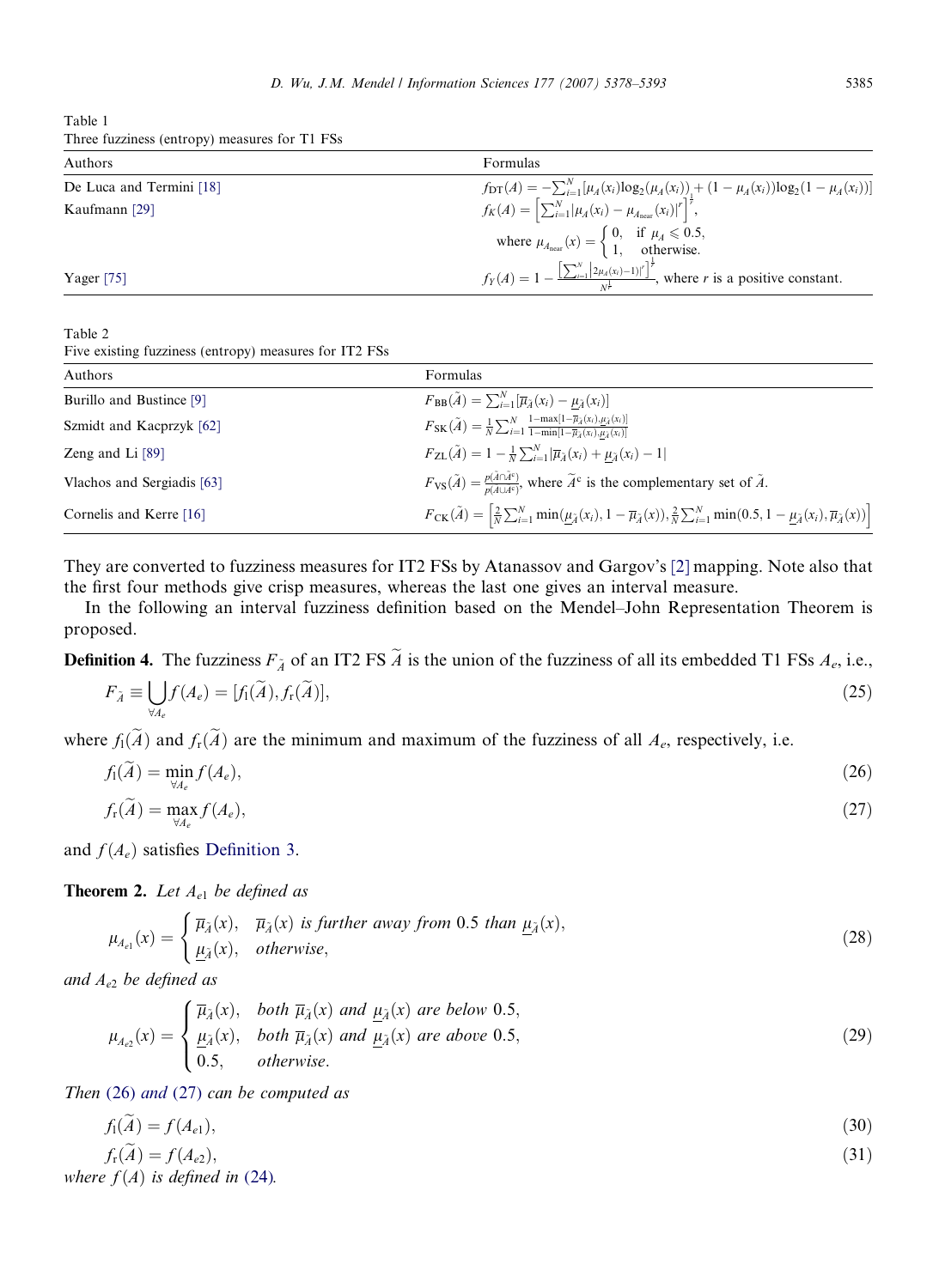<span id="page-8-0"></span>**Proof.** According to [Definition 3](#page-6-0), the further away  $\mu_{A_e}(x)$  is from 0.5, the smaller the fuzziness is; and the closer  $\mu_{A_e}(x)$  is to 0.5, the larger the fuzziness is. Consequently,  $f_1(A)$  is achieved when every  $\mu_{A_{e1}}(x)$  is as far away as possible from 0.5, and  $f_{r}(A)$  is achieved when every  $\mu_{A_{e2}}(x)$  is as close as possible to 0.5.

Because  $\mu_{A_e}(x) \in [\underline{\mu}_{\tilde{A}}(x), \overline{\mu}_{\tilde{A}}(x)]$ ,  $\mu_{A_e}(x)$  furthest away from 0.5 can only be achieved at the two boundaries,  $\mu_{\tilde{\lambda}}(x)$  and  $\bar{\mu}_{\tilde{\lambda}}(x)$ ; hence, we only need to compare which of them is further away from 0.5. If  $\bar{\mu}_{\tilde{\lambda}}(x)$  is further away from 0.5 than  $\underline{\mu}_{\tilde{A}}(x)$ , we should set  $\mu_{A_{e1}}(x) = \overline{\mu}_{\tilde{A}}(x)$ ; otherwise, we set  $\mu_{A_{e1}}(x) = \mu_{\tilde{A}}(x)$ . This proves [\(30\).](#page-7-0)

The proof of (31) is also straightforward. When the entire interval  $[\mu_{\tilde{A}}(x), \overline{\mu}_{\tilde{A}}(x)]$  is below 0.5,  $\overline{\mu}_{\tilde{A}}(x)$  is closest to 0.5, so we should set  $\mu_{A_{e2}}(x) = \overline{\mu}_{\tilde{A}}(x)$ ; when the entire interval  $[\mu_{\tilde{A}}(x), \overline{\mu}_{\tilde{A}}(x)]$  is above 0.5,  $\mu_{\tilde{A}}(x)$  is closest to 0.5, so we should set  $\mu_{A_{e2}}(\mathbf{x}) = \mu_{\tilde{A}}(\mathbf{x})$ ; finally, when  $0.5 \in [\mu_{\tilde{A}}(\mathbf{x}), \mu_{\tilde{A}}(\mathbf{x})]$ , we set  $\mu_{A_{e2}}(\mathbf{x}) = 0.5$ .

Observe that Cornelis and Kerre's fuzziness measure [\[16\]](#page-13-0) (see [Table 2\)](#page-7-0) is a special case of [\(25\)](#page-7-0) when  $f(A) = \frac{2}{N} \sum_{i=1}^{N} A(x_i) \cap \overline{A}(x_i)$ . The two embedded T1 FSs determining the left and right bounds of  $F_{CK}(\tilde{A})$  are the same as  $A_{e1}$  and  $A_{e2}$  in [Theorem 2](#page-7-0).

Example 4. Consider the IT2 FS  $\tilde{A}$  in [Fig. 2c](#page-4-0), which is the same as the IT2 FS shown in [Fig. 2](#page-4-0)a. According to [\(28\) and \(29\),](#page-7-0)  $A_{e1}$  and  $A_{e2}$  are as shown in [Fig. 2](#page-4-0)c. When Yager's definition is used and  $r = 1, F_{\tilde{A}} = [0.07, 0.63]$ .

Observe from [Fig. 2c](#page-4-0) that both  $A_{e1}$  and  $A_{e2}$  may switch between the LMF and UMF of A, and  $A_{e2}$  may have portions that belong to neither the LMF nor the UMF.

#### 3.4. Variance of an IT2 FS

The variance of a T1 FS A measures its compactness, i.e. a smaller (larger) variance means A is more (less) compact.

Example 5. In [Fig. 4](#page-9-0), A has smaller variance than B because it is more compact.

One definition of the (possibilistic) variance of a T1 FS  $\Lambda$  is given by Carlsson and Fuller [\[10\]](#page-13-0) as "the expected value of the squared deviations between the arithmetic mean and the endpoints of its level sets'', i.e.,

$$
v(A) = \int_0^1 \alpha \left( \left[ \frac{a_1(\alpha) + a_2(\alpha)}{2} - a_1(\alpha) \right]^2 + \left[ \frac{a_1(\alpha) + a_2(\alpha)}{2} - a_2(\alpha) \right]^2 \right) d\alpha
$$
  
=  $\frac{1}{2} \int_0^1 \alpha [a_2(\alpha) - a_1(\alpha)]^2 d\alpha,$  (32)

where  $[a_2(\alpha), a_1(\alpha)]$  is an  $\alpha$ -cut [\[36\]](#page-14-0) on A.

Lee and Li [\[39\]](#page-14-0) defined the variance of a T1 FS based on the probability measures of fuzzy events. When the fuzzy events are uniformly distributed, their definition becomes<sup>5</sup>

$$
v(A) = \frac{\sum_{i=1}^{N} \left[x_i - c(A)\right]^2 \mu_A(x_i)}{\sum_{i=1}^{N} \mu_A(x_i)},
$$
\n(33)

where  $c(A)$  is defined in [\(7\).](#page-3-0)

One way to define the variance  $V_{\tilde{A}}$  of an IT2 FS  $\tilde{A}$  is to find the union of the variances of all its embedded T1 FSs  $A_e$ , i.e.,

$$
V_{\tilde{A}} \equiv \bigcup_{\forall A_e} v(A_e) = \bigcup_{\forall A_e} \left[ \frac{\sum_{i=1}^{N} [x_i - c(A_e)]^2 \mu_{A_e}(x_i)}{\sum_{i=1}^{N} \mu_{A_e}(x_i)} \right].
$$
\n(34)

There does not seem to be any practical way to compute  $V_{\tilde{A}}$  except to compute the variances of all  $A_e$  and to then find their union. Because there are an uncountable number of  $A<sub>e</sub>$ , this method is not possible. The following relative variance of  $A_e$  to A is introduced, after which it is used to define the variance of  $\ddot{A}$ .

<sup>&</sup>lt;sup>5</sup> In [\[67\]](#page-15-0) a different form of (33) is used, where the denominator is N instead of  $\sum_{i=1}^{N} \mu_A(x_i)$ ; however, we prefer the definition in (33) because of its analogy to the variance definition in probability theory.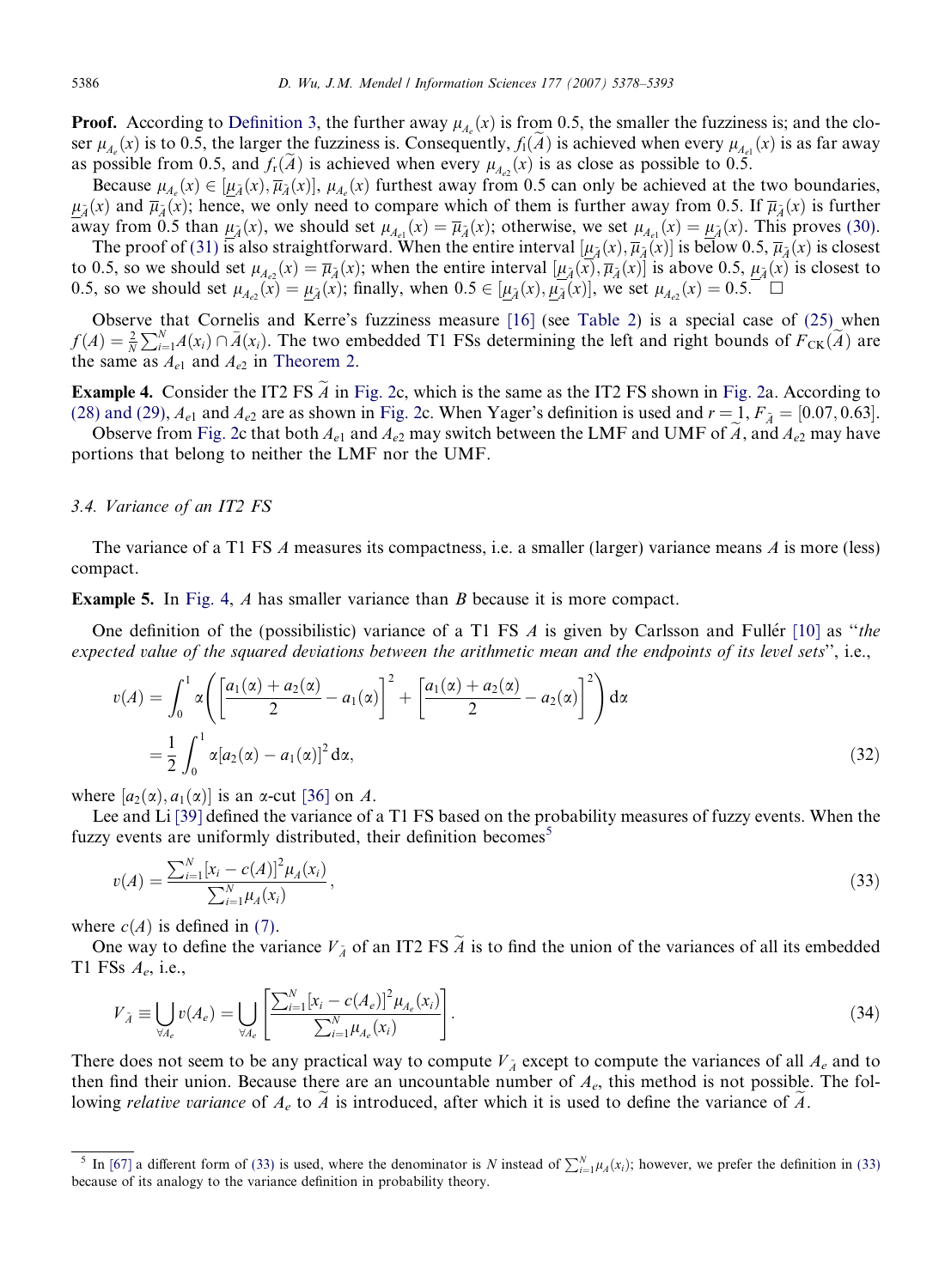<span id="page-9-0"></span>

Fig. 4. Illustration of the variance of T1 FSs.

**Definition 5.** The relative variance of an embedded T1 FS  $A_e$  to an IT2 FS  $\tilde{A}$ ,  $v_{\tilde{A}}(A_e)$ , is defined as

$$
v_{\tilde{A}}(A_e) = \frac{\sum_{i=1}^{N} [x_i - c(\tilde{A})]^2 \mu_{A_e}(x_i)}{\sum_{i=1}^{N} \mu_{A_e}(x_i)},
$$
\n(35)

where

$$
c(\widetilde{A}) = \frac{c_1(\widetilde{A}) + c_r(\widetilde{A})}{2} \tag{36}
$$

is the center of the centroid of  $\widetilde{A}$ ,  $C_{\widetilde{A}}$ , that is given in [\(8\).](#page-3-0)

The difference between (35) and (34) is that in (35) the variance of  $A_e$  is evaluated relative to  $c(\tilde{A})$ , the center of the centroid of  $\tilde{A}$ , whereas in [\(34\)](#page-8-0) the variance of  $A_e$  is evaluated relative to  $c(A_e)$ , the centroid of  $A_e$ , and,  $c(\widetilde{A})$  is computed one time, whereas  $c(A_e)$  has to be computed for each  $A_e$ .

**Definition 6.** The variance of an IT2 FS  $\tilde{A}$ ,  $V_{\tilde{A}}$ , is the union of relative variance of all its embedded T1 FSs  $A_e$ , i.e.,

$$
V_{\tilde{A}} \equiv \bigcup_{\forall A_e} v_{\tilde{A}}(A_e) = [v_1(\tilde{A}), v_r(\tilde{A})], \tag{37}
$$

where  $v_1(\tilde{A})$  and  $v_r(\tilde{A})$  are the minimum and maximum relative variance of all  $A_e$ , respectively, i.e.

$$
v_1(\widetilde{A}) = \min_{\forall A_e} v_{\widetilde{A}}(A_e),\tag{38}
$$

$$
v_{\rm r}(\widetilde{A}) = \max_{\forall A_e} v_{\widetilde{A}}(A_e). \tag{39}
$$

Note the analogy of  $v_1(\tilde{A})$  [ $v_r(\tilde{A})$ ] to  $c_1(\tilde{A})$  defined in [\(9\)](#page-3-0) [ $c_r(\tilde{A})$  in (10)], and observe also that (35) is the same as [\(7\)](#page-3-0) except that  $[x_i - c(\tilde{A})]^2$  in (35) takes the place of  $x_i$  in [\(7\).](#page-3-0) Consequently, the iterative KM Algorithms can also be used to compute  $v_1(\tilde{A})$  and  $v_r(\tilde{A})$ ; however,  $[x_i - c(\tilde{A})]^2$   $(i = 1, 2, ..., N)$  need to be sorted in ascending order before the KM Algorithms can be used. The details will be illustrated in [Example 6.](#page-10-0)

**Definition 7.** The standard deviation of an IT2 FS  $\widetilde{A}$ , STD $(\widetilde{A})$ , is defined as

$$
\text{STD}(\widetilde{A}) = V_{\widetilde{A}}^{1/2} = \left[ \sqrt{v_1(\widetilde{A})}, \sqrt{v_r(\widetilde{A})} \right].
$$
\n(40)

The relationship between the centroid and standard deviation of  $A$  is shown in [Fig. 5](#page-10-0).  $\frac{1}{\alpha}$  $v_1(A)$  $\sqrt{z}$  f  $\sqrt{z}$  $v_{\rm r}(A)$  $\lceil \sqrt{2} \rceil$ is an

indicator of the compactness of the most (least) compact embedded T1 FS of  $A$ , and  $\frac{1}{\alpha}$  $v_{\rm r}(A)$  $\overline{a}$  $\frac{1}{\sqrt{2}}$  $\frac{1}{\sim}$  $v_1(A)$  $\overline{a}$ is an indicator of the area of the FOU.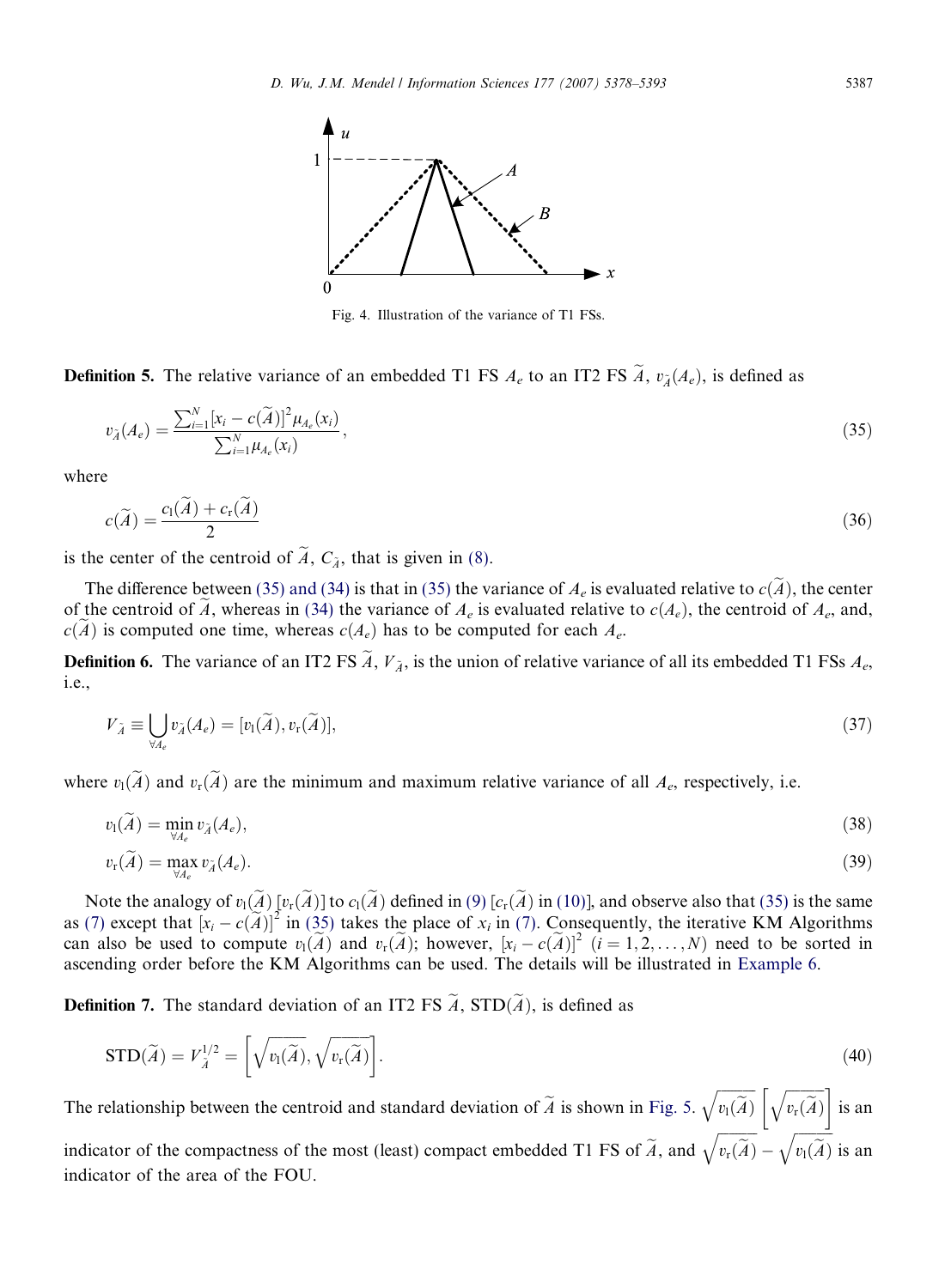

Fig. 5. The standard deviation of  $\widetilde{A}$ .

<span id="page-10-0"></span>**Example 6.** <sup>6</sup>Consider the IT2 FS  $\tilde{A}$  in [Fig. 2d](#page-4-0), which is the same as the IT2 FS shown in [Fig. 2a](#page-4-0). From [Example 1](#page-4-0) it is known that  $c(\tilde{A}) = (c_1(\tilde{A}) + c_r(\tilde{A}))/2 = 3.31$ . The original  $x_i$  and  $y_i \equiv [x_i - c(\tilde{A})]^2$   $(i = 1, ..., 8)$ are shown in the first part of [Table 3.](#page-11-0) Before KM Algorithms can be used,  $y_i$  need to be sorted in ascending order. The sorted  $y_i$ , which are called  $y'_j$ , and the corresponding  $x'_j$ ,  $\overline{\mu}_{\tilde{A}}(x'_j)$  and  $\underline{\mu}_{\tilde{A}}(x'_j)$  are shown in the second part of [Table 3](#page-11-0).  $V_{\tilde{A}}$  computed by the KM Algorithms is [0.76, 2.47], and consequently,  $STD(A) = [0.87, 1.57].$ 

If we map  $(y'_j, \mu_{\tilde{A}}(x'_j), \overline{\mu}_{\tilde{A}}(x'_j))$  to an FOU as shown in [Fig. 6,](#page-11-0) where the lower membership for  $y'_j$  is  $\mu_{\tilde{A}}(x'_j)$  and the upper membership is  $\overline{\mu}_{\tilde{A}}(x'_j)$ , then computing  $V_{\tilde{A}}$  in [\(37\)](#page-9-0) is equivalent to computing the centroid of this FOU. The y' domain embedded T1 FSs determining  $v_1(\tilde{A})$  and  $v_r(\tilde{A})$  are also depicted in [Fig. 6.](#page-11-0)

We can also visualize the corresponding two embedded  $T1$  FSs in the x domain. Because the switch point for  $v_1(\tilde{A})$  in the y' domain is  $y'_2$ , we see from [Table 3](#page-11-0) that the upper memberships of  $x'_1 = 3$  and  $x'_2 = 4$  and the lower memberships of all other  $x'_j$  should be used to compute  $v_l(\tilde{A})$ . The corresponding embedded T1 FS is shown in [Fig. 2d](#page-4-0) as the dashed curve. Similarly, because the switch point for  $v_r(\tilde{A})$  in the y' domain is  $y'_3$ , from [Table 3](#page-11-0) we see that the lower memberships of  $x'_1 = 3$ ,  $x'_2 = 4$  and  $x'_3 = 2$  and the upper memberships of all other  $x'_j$  should be used to compute  $v_r(\tilde{A})$ . The embedded T1 FS for determining  $v_r(\tilde{A})$  is shown in [Fig. 2](#page-4-0)d as the solid curve. Observe that both  $T1$  FSs in the x domain have two switch points.

Note that in this example we plot [Fig. 6](#page-11-0) only for illustration purpose. In practice, only [Table 3](#page-11-0) is needed to compute  $V_{\tilde{\lambda}}$ , and there is no need to visualize the embedded T1 FSs.

#### 3.5. Skewness of an IT2 FS

The skewness of a T1 FS A,  $s(A)$ , is an indicator of its symmetry.  $s(A)$  is smaller than zero when A skews to the right, is larger than zero when  $A$  skews to the left, and is equal to zero when  $A$  is symmetrical.

Example 7. In [Fig. 7,](#page-11-0) A has skewness smaller than zero because it skews to the right, B has skewness larger than zero because it skews to the left, and C has skewness zero because it is symmetrical.

There are a few different definitions of skewness for T1 FSs. Subasic and Nakatsuyama's [\[61\]](#page-15-0) used

$$
s_{\rm SN}(A) = m_c(A) - m_s(A),\tag{41}
$$

where  $m_c(A)$  is the center of the core of A and  $m_s(A)$  is the center of the support of A.

In [\[7\]](#page-13-0) Bonissone used the following definition:

$$
s_{\mathbf{B}}(A) = \sum_{i=1}^{N} [x_i - c(A)]^3 \mu_A(x_i).
$$
 (42)

Since the centroid, variance and skewness of an IT2 FS may be viewed as its first-, second- and third-order moments, respectively, their definitions should be consistent. Consequently, in this paper the following definition is used<sup>7</sup>:

$$
s(A) = \frac{\sum_{i=1}^{N} [x_i - c(A)]^3 \mu_A(x_i)}{\sum_{i=1}^{N} \mu_A(x_i)}.
$$
\n(43)

Unlike other examples, this example is explained in greater detail because the embedded T1 FSs determining  $v_l(\tilde{A})$  and  $v_r(\tilde{A})$  have two switch points. This is the first time that the use of the KM Algorithms gives more than one switch point.

<sup>&</sup>lt;sup>7</sup> In [\[67\]](#page-15-0) a different form of (43) is used, where the denominator is N instead of  $\sum_{i=1}^{N} \mu_A(x_i)$ ; however, we prefer the definition in (43) because of its analogy to the skewness definition in probability theory.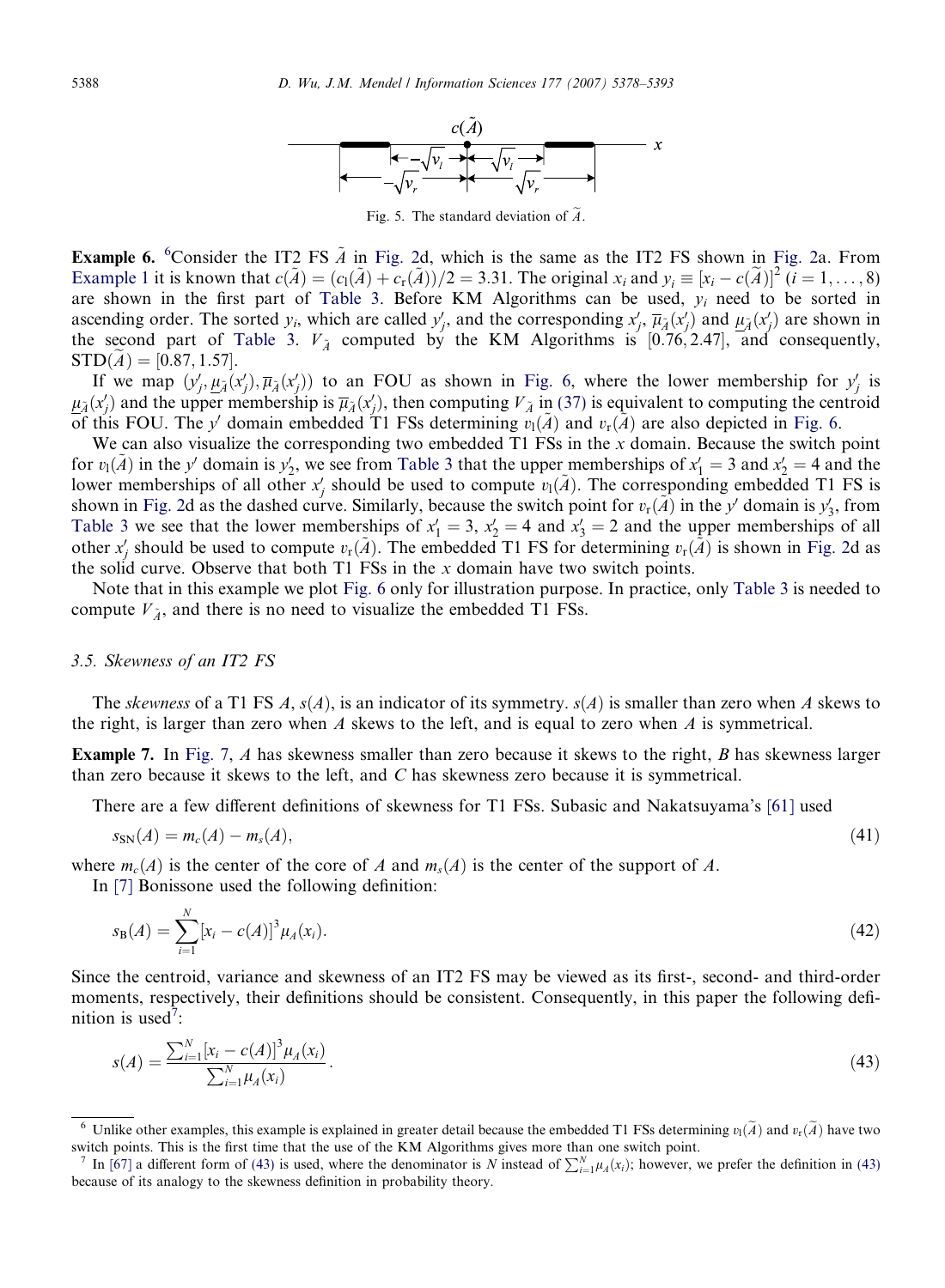<span id="page-11-0"></span>

| Table 3 |                                                                                                      |  |
|---------|------------------------------------------------------------------------------------------------------|--|
|         | $x_i$ and $y_i \equiv [x_i - c(\tilde{A})]^2$ $(i = 1, , 8)$ for IT2 FS $\tilde{A}$ shown in Fig. 2d |  |

| $x_i$                                   |          |      |      |      |      |      |       |       |
|-----------------------------------------|----------|------|------|------|------|------|-------|-------|
| $y_i \equiv [x_i - c(\widetilde{A})]^2$ | 10.94    | 5.33 | 1.71 | 0.09 | 0.48 | 2.86 | 7.25  | 13.63 |
|                                         |          |      |      |      |      |      |       |       |
|                                         | 0.09     | 0.48 | 1.71 | 2.86 | 5.33 | 7.25 | 10.94 | 13.63 |
| л.                                      |          |      |      |      |      | 6    |       |       |
| $\overline{\mu}_{\tilde{A}}(x_i')$      |          |      |      | 0.67 | 0.5  | 0.33 |       |       |
| $\mathcal{L}_{\tilde{A}}(x_j)$          | $_{0.8}$ | 0.53 | 0.4  | 0.27 |      |      |       |       |

The sorted  $y'_\nvert$  and the corresponding  $x'_j$ ,  $\overline{\mu}_{\tilde{A}}(x'_j)$  and  $\underline{\mu}_{\tilde{A}}(x'_j)$  are shown in the second part of the table. Note that  $c(\tilde{A}) = 3.31$ .



Fig. 6. The y' domain embedded T1 FSs determining  $v_1(\tilde{A})$  (dashed curve) and  $v_r(\tilde{A})$  (solid curve).



Fig. 7. Illustration of the skewness of T1 FSs.

One way to define the skewness of an IT2 FS  $\widetilde{A}$ ,  $S_{\widetilde{A}}$ , is to find the union of the skewness of all its embedded T1 FSs  $A_e$ , i.e.,

$$
S_{\tilde{A}} \equiv \bigcup_{\forall A_e} s(A_e) = \bigcup_{\forall A_e} \left[ \frac{\sum_{i=1}^N [x_i - c(A_e)]^3 \mu_{A_e}(x_i)}{\sum_{i=1}^N \mu_{A_e}(x_i)} \right].
$$
\n(44)

Again, there does not seem to be any practical way to compute  $S_{\lambda}$  except to compute the skewness of all  $A_e$ and to then find their union. Because there are an uncountable number of  $A_e$ , this method is also not possible. The following *relative skewness* of  $A_e$  to  $\tilde{A}$  is introduced, after which it is used to define the skewness of  $\tilde{A}$ .

**Definition 8.** The relative skewness of an embedded T1 FS  $A_e$  to an IT2 FS  $\tilde{A}$ ,  $s_{\tilde{A}}(A_e)$ , is defined as

$$
s_{\tilde{A}}(A_e) = \frac{\sum_{i=1}^{N} [x_i - c(\tilde{A})]^3 \mu_{A_e}(x_i)}{\sum_{i=1}^{N} \mu_{A_e}(x_i)},
$$
\n(45)

where  $c(\widetilde{A})$  is the center of the centroid of  $\widetilde{A}$  [see [\(36\)\]](#page-9-0).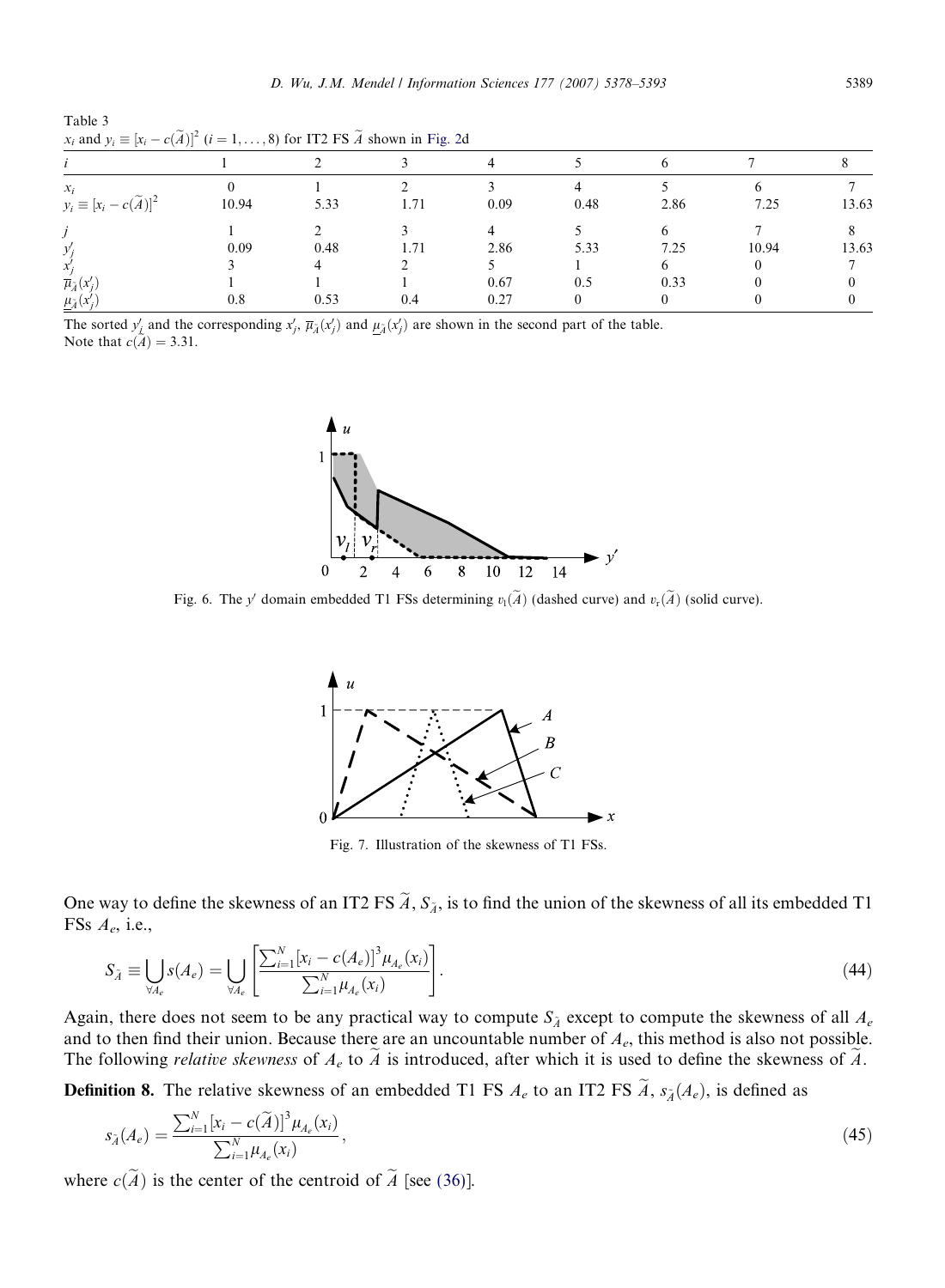<span id="page-12-0"></span>The difference between [\(45\) and \(44\)](#page-11-0) is that in [\(45\)](#page-11-0) the skewness of  $A_e$  is evaluated relative to  $c(\tilde{A})$ , the center of the centroid of  $\tilde{A}$ , whereas in [\(44\)](#page-11-0) the skewness of  $A_e$  is evaluated relative to  $c(A_e)$ , the centroid of  $A_e$ , and,  $c(\tilde{A})$  is computed one time, whereas  $c(A_e)$  has to be computed for each  $A_e$ .

**Definition 9.** The skewness of an IT2 FS  $\tilde{A}$ ,  $S_{\tilde{A}}$ , is the union of relative skewness of all its embedded T1 FSs  $A_e$ , i.e.,

$$
S_{\tilde{A}} \equiv \bigcup_{\forall A_e} s_{\tilde{A}}(A_e) = [s_1(\tilde{A}), s_r(\tilde{A})], \tag{46}
$$

where  $s_1(\tilde{A})$  and  $s_r(\tilde{A})$  are the minimum and maximum relative skewness of all  $A_e$ , respectively, i.e.

$$
s_1(A) = \min_{\forall A_e} s_{\tilde{A}}(A_e),
$$
  
\n
$$
s_r(\tilde{A}) = \max_{\forall A_e} s_{\tilde{A}}(A_e).
$$
\n(48)

Observe that [\(45\)](#page-11-0) is the same as [\(7\)](#page-3-0) except that  $[x_i - c(\tilde{A})]^3$  in (45) takes the position of  $x_i$  in [\(7\).](#page-3-0) Consequently, the iterative KM Algorithms can also be used to compute  $s_1(\tilde{A})$  and  $s_r(\tilde{A})$ .

**Example 8.** Consider the IT2 FS  $\tilde{A}$  in [Fig. 2e](#page-4-0), which is the same as the IT2 FS shown in [Fig. 2](#page-4-0)a. From [Example 6](#page-10-0) it is known that  $c(A) = 3.31$ .  $S_{\tilde{A}}$  computed by the KM Algorithms is  $[-2.23, 3.28]$ .

Observe from [Fig. 2](#page-4-0)e that the embedded T1 FS determining  $s<sub>1</sub>(A)$  switches from the UMF of A to the LMF as x increases, whereas the embedded T1 FS determining  $s_r(\tilde{A})$  switches from the LMF to the UMF as x increases.

#### 4. Conclusions

In this paper, five uncertainty measures for IT2 FSs-centroid, cardinality, fuzziness (entropy), variance and skewness – have been introduced. The latter four were newly defined. All measures used the Mendel–John Representation Theorem for IT2 FSs. Formulas for computing these measures were also obtained. Interestingly, observe from [Fig. 2](#page-4-0) that different embedded T1 FSs are used to compute each of these measures, and the LMF and UMF, which completely determine the FOU, are only used in computing the cardinality of an IT2 FS.

These measures can be used to extend the *principles of uncertainty* [\[33,25\]](#page-14-0) from T1 FSs to IT2 FSs, and this remains to be done. Finally, the centroid and cardinality have already been used to compute the similarity of two IT2 FSs in [\[69\].](#page-15-0)

#### Appendix A. The KM Algorithms

### The KM Algorithm for computing  $c_1(\tilde{A})$  is [\[28,46\]](#page-14-0)

(1) Initialize  $\theta_i$  by setting

$$
\theta_i = \left[\underline{\mu}_{\tilde{A}}(x_i) + \overline{\mu}_{\tilde{A}}(x_i)\right]/2, \quad i = 1, 2, \dots, N
$$
\n(A.1)

and then compute

$$
c_1' = \frac{\sum_{i=1}^{N} x_i \theta_i}{\sum_{i=1}^{N} \theta_i}.
$$
\n(A.2)

(2) Find  $k$  (1  $\le k \le N - 1$ ) such that

 $x_k \leqslant c'_1 \leqslant x_{k+1}.$ 

- $l'_{1} \leq x_{k+1}.$  (A.3)
- (3) Set

$$
\theta_i = \begin{cases} \overline{\mu}_{\tilde{A}}(x_i), & i \leq k, \\ \underline{\mu}_{\tilde{A}}(x_i), & i > k, \end{cases}
$$
 (A.4)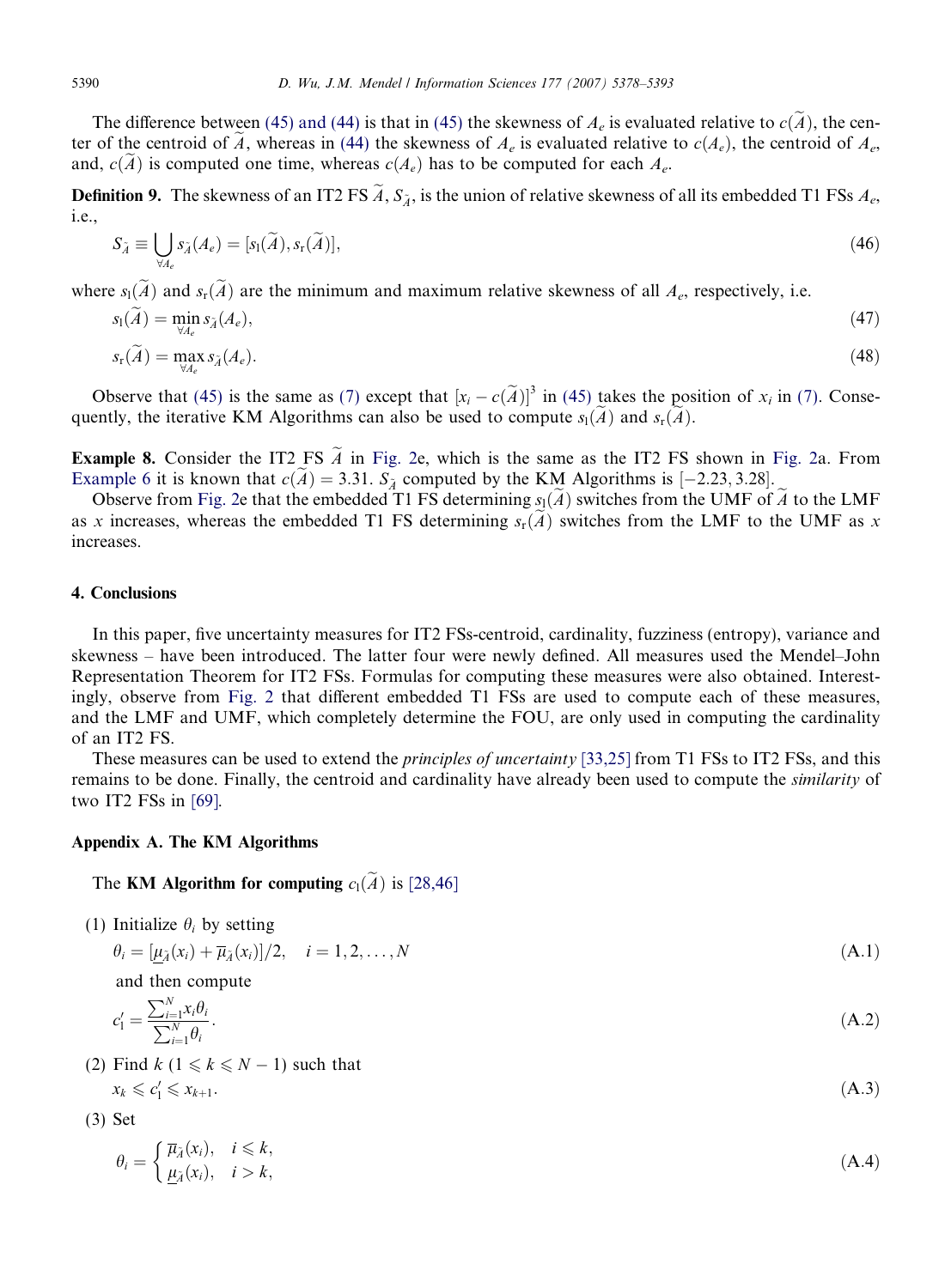<span id="page-13-0"></span>and compute

$$
c_1'' = \frac{\sum_{i=1}^N x_i \theta_i}{\sum_{i=1}^N \theta_i}.
$$
\n(A.5)

(4) Check if  $c''_1 = c'_1$ . If yes, stop, set  $c_1(A) = c'_1$  and call k L. If no, go to Step 5.

(5) Set  $c'_1 = c''_1$  and go to Step 2.

## The KM Algorithm for computing  $c_r(\widetilde{A})$  is [\[28,46\]](#page-14-0)

(1) Initialize  $\theta_i$  as in [\(A.1\)](#page-12-0) and then compute the right hand side of [\(A.2\),](#page-12-0) calling it  $c'_r$ .

(2) Find  $k$  ( $1 \le k \le N - 1$ ) such that

$$
x_k \leqslant c'_r \leqslant x_{k+1}.\tag{A.6}
$$

(3) Set

$$
\theta_i = \begin{cases} \frac{\mu_{\tilde{\lambda}}(x_i), & i \le k, \\ \overline{\mu}_{\tilde{\lambda}}(x_i), & i > k, \end{cases}
$$
 (A.7)

and compute the right hand side of  $(A.5)$ , calling it  $c''_r$ .

(4) Check if  $c''_r = c'_r$ . If yes, stop, set  $c_r(A) = c'_r$  and call k R. If no, go to Step 5.

(5) Set  $c'_{r} = c''_{r}$  and go to Step 2.

An enhanced version of the KM algorithms has been proposed in [\[68\].](#page-15-0) On average it can save about 39% of the computation time.

#### References

- [1] L. Astudillo, O. Castillo, L.T. Aguilar, Intelligent control for a perturbed autonomous wheeled mobile robot: a type-2 fuzzy logic approach, Journal of Nonlinear Studies 14 (3) (2007) 37–48.
- [2] K. Atanassov, G. Gargov, Interval valued intuitionistic fuzzy sets, Fuzzy Sets and Systems 31 (1989) 343–349.
- [3] S. Auephanwiriyakul, A. Adrian, J.M. Keller, Type-2 fuzzy set analysis in management surveys, in: Proceedings of the FUZZ-IEEE, Honolulu, HI, 2002, pp. 1321–1325.
- [4] P. Baguley, T. Page, V. Koliza, P. Maropoulos, Time to market prediction using type-2 fuzzy sets, Journal of Manufacturing Technology Management 17 (4) (2006) 513–520.
- [5] N. Blanchard, Cardinal and ordinal theories about fuzzy sets, in: M.M. Gupta, E. Sanchez (Eds.), Fuzzy Information and Decision Processes, North-Holland, Amsterdam, 1982, pp. 149–157.
- [6] P.P. Bonissone, A pattern recognition approach to the problem of linguistic approximation, in: Proceedings of the IEEE International Conference on Cybernetics and Society, Denver, CO, 1979, pp. 793–798.
- [7] P.P. Bonissone, A fuzzy sets based linguistic approach: theory and applications, in: Proceedings of the 12th Winter Simulation Conference, Orlando, FL, 1980, pp. 99–111.
- [8] A. Bouchachia, R. Mittermeir, A neural cascade architecture for document retrieval, in: Proceedings of the International Joint Conference Neural Networks, vol. 3, Portland, OR, 2003, pp. 1915–1920.
- [9] P. Burillo, H. Bustince, Entropy on intuitionistic fuzzy sets and on interval-valued fuzzy sets, Fuzzy Sets and Systems 78 (1996) 305– 316.
- [10] C. Carlsson, R. Fullér, On possibilistic mean value and variance of fuzzy numbers, Fuzzy Sets and Systems 122 (2001) 315– 326.
- [11] O. Castillo, N. Cazarez, P. Melli, Design of stable type-2 fuzzy logic controllers based on a fuzzy Lyapunov approach, in: Proceedings of the FUZZ-IEEE, Vancouver, Canada, July 2006, pp. 2331–2336.
- [12] O. Castillo, P. Melin, Adaptive noise cancellation using type-2 fuzzy logic and neural networks, in: Proceedings of the FUZZ-IEEE, vol. 2, Budapest, Hungary, 2004, pp. 1093–1098.
- [13] O. Castillo, P. Melin, Evolutionary computing for optimizing type-2 fuzzy systems in intelligent control of non-linear dynamic plants, in: Proceedings of the North American Fuzzy Information Processing Society (NAFIPS), Ann Arbor, MI, 2005, pp. 247–251.
- [14] R. Christensen, Entropy minimax multivariate statistical modeling I: theory, International Journal of General Systems 11 (1985) 231– 277.
- [15] R. Christensen, Entropy minimax multivariate statistical modeling II: applications, International Journal of General Systems 12 (3) (1985) 227–305.
- [16] C. Cornelis, E. Kerre, Inclusion measures in intuitionistic fuzzy set theory, Lecture Notes in Computer Science 2711 (2004) 345– 356.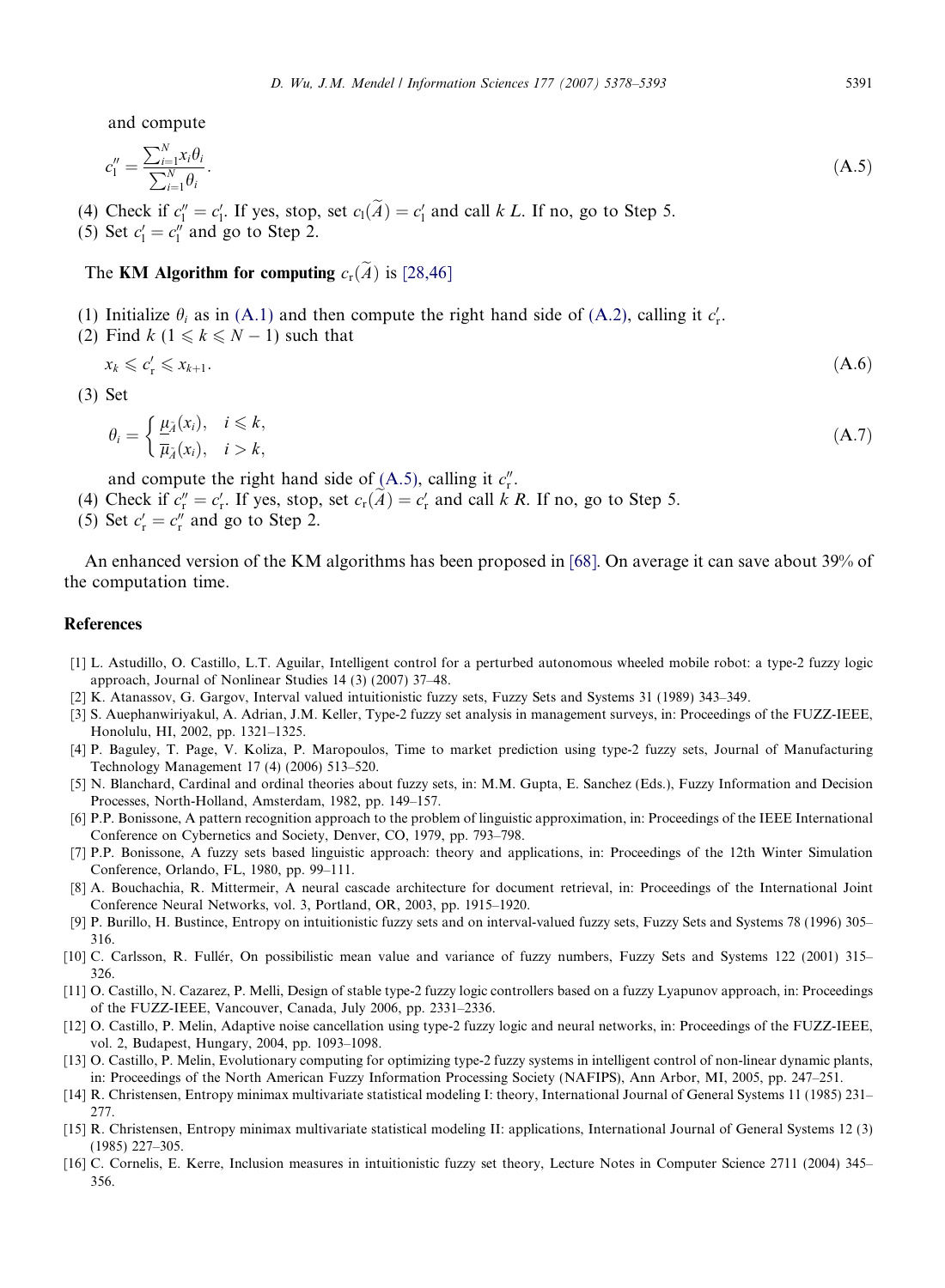- <span id="page-14-0"></span>[17] V.V. Cross, T.A. Sudkamp, Similarity and Compatibility in Fuzzy Set Theory: Assessment and Applications, Physica-Verlag, Heidelberg, NY, 2002.
- [18] A. De Luca, S. Termini, A definition of nonprobabilistic entropy in the setting of fuzzy sets theory, Information and Computation 20 (1972) 301–312.
- [19] D. Dubois, H. Prade, Fuzzy cardinality and the modeling of imprecise quantification, Fuzzy Sets and Systems 16 (1985) 199–230.
- [20] J. Figueroa, J. Posada, J. Soriano, M. Melgarejo, S. Rojas, A type-2 fuzzy controller for tracking mobile objects in the context of robotic soccer games, in: Proceedings of the FUZZ-IEEE, Reno, NV, 2005, pp. 359–364.
- [21] J.F. Geer, G.J. Klir, A mathematical analysis of information preserving transformations between probabilistic and possibilistic formulations of uncertainty, International Journal of General Systems 20 (2) (1992) 143–176.
- [22] S. Gottwald, A note on fuzzy cardinals, Kybernetika 16 (1980) 156–158.
- [23] L. Gu, Y.Q. Zhang, Web shopping expert using new interval type-2 fuzzy reasoning, Soft Computing 11 (8) (2007) 741–751.
- [24] H. Hagras, Type-2 FLCs: a new generation of fuzzy controllers, IEEE Computational Intelligence Magazine 2 (1) (2007) 30–43.
- [25] D. Harmanec, Measures of uncertainty and information, [http://www.sipta.org/documentation/summary\\_measures/main.html](http://www.sipta.org/documentation/summary_measures/main.html) (1999).
- [26] M. Higashi, G. Klir, Measures of Uncertainty and Information Based on Possibility Distributions, Fuzzy Sets for Intelligent Systems, Morgan Kaufmann Publishers, San Mateo, CA, 1993, pp. 217–232.
- [27] L.-C. Jang, D. Ralescu, Cardinality concepts for type-two fuzzy sets, Fuzzy Sets and Systems 118 (2001) 479–487.
- [28] N.N. Karnik, J.M. Mendel, Centroid of a type-2 fuzzy set, Information Sciences 132 (2001) 195–220.
- [29] A. Kaufmann, Introduction to the Theory of Fuzzy Sets, Academic Press, NY, 1975.
- [30] A. Kaufmann, Introduction a la theorie des sous-ensembles flous, Complement et Nouvelles Applications, vol. 4, Masson, Paris, 1977.
- [31] E.P. Klement, On the cardinality of fuzzy sets, in: Proceedings of the 6th European Meeting on Cybernetics and Systems Research, Vienna, 1982, pp. 701–704.
- [32] G.J. Klir, A principle of uncertainty and information invariance, International Journal of General Systems 17 (2–3) (1990) 249–275.
- [33] G.J. Klir, Principles of uncertainty: what are they? why do we need them? Fuzzy Sets and Systems 74 (1995) 15–31.
- [34] G.J. Klir, T.A. Folger, Fuzzy Sets, Uncertainty, and Information, Prentice-Hall, Englewood Cliffs, NJ, 1988.
- [35] G.J. Klir, B. Parviz, Probability–possibility transformations: a comparison, International Journal of General Systems 21 (3) (1992) 291–310.
- [36] G.J. Klir, B. Yuan, Fuzzy Sets and Fuzzy Logic: Theory and Applications, Prentice-Hall, Upper Saddle River, NJ, 1995.
- [37] J. Knopfmacher, On measures of fuzziness, Journal of Mathematics Analysis and Applications 49 (1975) 529–534.
- [38] C.-H. Lee, Y.-C. Lin, Control of nonlinear uncertain systems using type-2 fuzzy neural network and adaptive filter, in: Proceedings of the 2004 IEEE International Conference on Networking, Sensing and Control, vol. 2, Taipei, Taiwan, 2004, pp. 1177–1182.
- [39] E. Lee, R. Li, Comparison of fuzzy numbers based on the probability measure of fuzzy events, Computers & Mathematics with Applications 15 (1988) 887–896.
- [40] Q. Liang, L. Wang, Sensed signal strength forecasting for wireless sensors using interval type-2 fuzzy logic system, in: Proceedings of the FUZZ-IEEE, Reno, NV, 2005, pp. 25–30.
- [41] P.-Z. Lin, C.-F. Hsu, T.-T. Lee, Type-2 fuzzy logic controller design for buck DC-DC converters, in: Proceedings of the FUZZ-IEEE, Reno, NV, 2005, pp. 365–370.
- [42] F. Liu, J.M. Mendel, An interval approach to fuzzistics for interval type-2 fuzzy sets, IEEE Transactions on Fuzzy Systems, submitted for publication.
- [43] C. Lynch, H. Hagras, V. Callaghan, Using uncertainty bounds in the design of an embedded real-time type-2 neuro-fuzzy speed controller for marine diesel engines, in: Proceedings of the FUZZ-IEEE, Vancouver, Canada, 2006, pp. 7217–7224.
- [44] P. Melin, O. Castillo, An intelligent hybrid approach for industrial quality control combining neural networks, fuzzy logic and fractal theory, Information Sciences 177 (7) (2007) 1543–1557.
- [45] P. Melin, J. Urias, D. Solano, M. Soto, M. Lopez, O. Castillo, Voice recognition with neural networks, type-2 fuzzy logic and genetic algorithms, Journal of Engineering Letters 13 (2) (2006) 108–116.
- [46] J.M. Mendel, Rule-Based Fuzzy Logic Systems: Introduction and New Directions, Prentice-Hall, Upper Saddle River, NJ, 2001.
- [47] J.M. Mendel, Advances in type-2 fuzzy sets and systems, Information Sciences 177 (1) (2007) 84–110.
- [48] J.M. Mendel, H. Hagras, R.I. John, Standard background material about interval type-2 fuzzy logic systems that can be used by all authors, [http://ieee-cis.org/\\_files/standards.t2.win.pdf](http://ieee-cis.org/_files/standards.t2.win.pdf).
- [49] J.M. Mendel, R.I. John, Type-2 fuzzy sets made simple, IEEE Transactions on Fuzzy Systems 10 (2) (2002) 117–127.
- [50] J.M. Mendel, H. Wu, Centroid uncertainty bounds for interval type-2 fuzzy sets: Forward and inverse problems, in: Proceedings of the FUZZ-IEEE, vol. 2, Budapest, Hungary, 2004, pp. 947–952.
- [51] J.M. Mendel, H. Wu, New results about the centroid of an interval type-2 fuzzy set, including the centroid of a fuzzy granule, Information Sciences 177 (2007) 360–377.
- [52] A. Niewiadomski, M. Bartyzel, Elements of type-2 semantics in summarizing databases, Lecture Notes in Artificial Intelligence 4029 (2006) 278–287.
- [53] A. Niewiadomski, P.S. Szczepaniak, News generating based on type-2 linguistic summaries of databases, in: Proceedings of the IPMU, Paris, France, 2006, pp. 1324–1331.
- [54] C.-M. Own, H.-H. Tsai, P.-T. Yu, Y.-J. Lee, Adaptive type-2 fuzzy median filter design for removal of impulse noise, Imaging Science 54 (1) (2006) 3–18.
- [55] T. Ozen, J.M. Garibaldi, Effect of type-2 fuzzy membership function shape on modelling variation in human decision making, in: Proceedings of the FUZZ-IEEE, vol. 2, Budapest, Hungary, 2004, pp. 971–976.
- [56] J.B. Paris, The Uncertain Reasoner's Companion A Mathematical Perspective, Cambridge University Press, 1994.